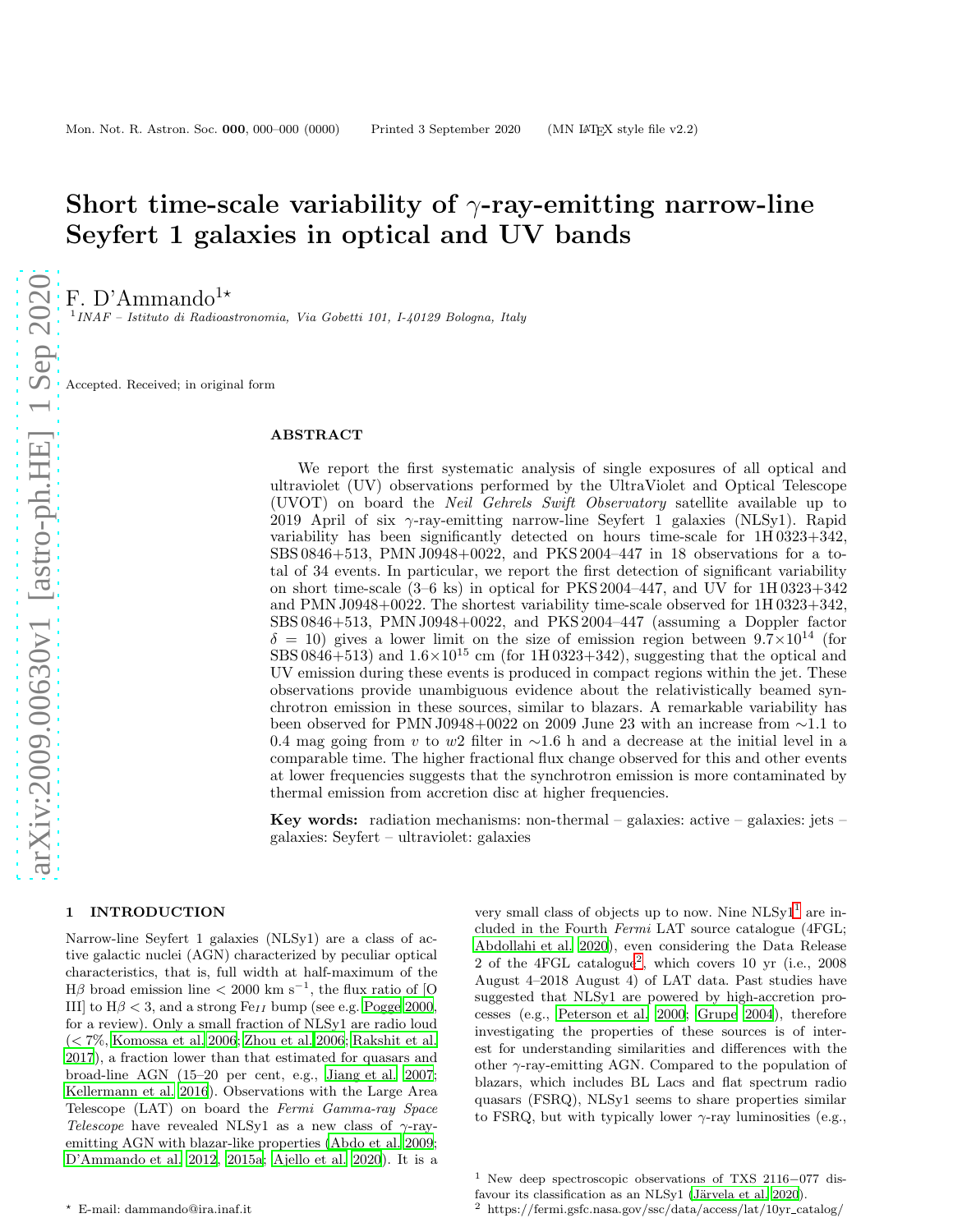[Foschini et al. 2015](#page-10-14); [D'Ammando et al. 2016](#page-10-15); [D'Ammando](#page-10-16) [2019](#page-10-16)).

In [D'Ammando \(2020\)](#page-10-17), we have analysed the optical, ultraviolet (UV), and X-ray observations performed by the Neil Gehrels Swift Observatory during 2006 July–2019 April of six  $\gamma$ -ray-emitting NLSy1 (i.e., 1H0323+342, SBS 0846+513, PMN J0948+0022, PKS 1502+036, FBQS J1644+2619, and PKS 2004–447) to investigate their flux variability and spectral changes. A significant flux change has been observed in the optical and UV bands on time-scale of one day for 1H 0323+342 and a few days for SBS 0846+513, PMN J0948+0022, and PKS 1502+036, clearly related to an increase of the non-thermal emission from a relativistic jet. On a long-term scale, a large variability amplitude has been observed for all six  $\gamma$ -ray-emitting NLSy1, significantly higher than the variability observed in other radio-loud NLSy1 not detected in  $\gamma$ -rays. These results have confirmed the dominance of the jet emission in the optical and UV part of their spectrum.

Intraday optical variability has been investigated in the past and detected in 1H 0323+342 [\(Itoh et al.](#page-10-18) [2014](#page-10-18); [Ojha et al. 2019](#page-10-19)), SBS 0846+513 [\(Maune et al. 2014;](#page-10-20) [Paliya & Stalin 2016\)](#page-10-21), and PMN J0948+0022 [\(Liu et al.](#page-10-22) [2010](#page-10-22); [Itoh et al. 2013;](#page-10-23) [Maune et al. 2013\)](#page-10-24), with variations higher than 0.3 mag within a few hours, while no optical intraday variability has been detected in PKS 1502+036 [\(Ojha et al. 2019](#page-10-19)). Variability amplitude of few per cent (4– 16 per cent) on time-scales of 3–5 h has been reported by [Ojha et al. \(2020](#page-10-25)) for 1H 0323+342, PMN J0948+0022, and FBQS J1644+2619.

Here, we present a systematic analysis on short timescale of all optical and UV observations performed by the UltraViolet and Optical Telescope (UVOT; [Roming et al.](#page-10-26) [2005](#page-10-26)) on board Swift for the six  $\gamma$ -ray-emitting NLSy1 studied in [D'Ammando \(2020](#page-10-17)) in the same period (i.e. 2006 July– 2019 April). The paper is organized as it follows. Section [2](#page-1-0) describes the Swift–UVOT observations and data analysis. Optical and UV variability results are reported and discussed in Section [3,](#page-1-1) while in Section [4](#page-9-0) we summarize our results.

#### <span id="page-1-0"></span>2 SWIFT–UVOT OBSERVATIONS AND DATA ANALYSIS

The Neil Gehrels Swift Observatory satellite [\(Gehrels et al.](#page-10-27) [2004](#page-10-27)) observed the  $\gamma$ -ray-emitting NLSy1 1H 0323+342, SBS 0846+513, PMN J0948+0022, PKS 1502+036, FBQS J1644+2619, and PKS 2004–447 for 136, 32, 45, 16, 11, and 32 epochs, respectively, up to 2019 April. The results of the analysis of X-Ray Telescope observations have been presented in [D'Ammando \(2020\)](#page-10-17). In this work, we focus on UVOT observations. In particular, we analyze the data corresponding to observations with multiple exposures with the same filter at the same epoch searching for variability on subdaily time-scales. Table [1](#page-4-0) reports the number of observations with multiple exposures of the six sources studied here separated for each filter, and the total number considering all filters together. In Appendix [A,](#page-11-0) we report the results of the analysis of the images obtained by summing the multiple exposures with the same filter at the same epoch.

During the Swift pointings, the UVOT instrument observed the sources in its optical  $(v, b, \text{ and } u)$  and UV  $(w1, m2, \text{ and } w2)$  photometric bands [\(Poole et al. 2008](#page-10-28); [Breeveld et al. 2010\)](#page-10-29). UVOT data in all filters were analysed with the uvotmaghist task included in the HEASOFT package (v6.26.1) and the 20170922 CALDB-UVOTA release. Source counts were extracted from a circular region of 5 arcsec radius centred on the source, while background counts were derived from a circular region with 20 arcsec radius in a nearby source-free region. All UVOT exposures were checked for possible small scale sensitivity ('sss') problems, which occur when the source falls on small detector regions where the sensitivity is lower<sup>[3](#page-1-2)</sup>. This issue has been observed in 28 of the 286 epochs analysed and only in the UV filters, as expected because the bad areas cover ∼7 per cent of the central  $5 \times 5$  arcmin square of the field of view in UV filters, while ∼0.7 per cent of the central area in optical filters is affected. Exposures affected by the 'sss' issue have been excluded in the following analysis.

After having analysed each single exposure, we have searched for significant ( $> 3\sigma$ ) changes of magnitude between two consecutive exposures collected with the same filter at the same epoch. The significance is calculated as  $\Delta$ mag $/\sqrt{(\sigma_1^2 + \sigma_2^2)}$ , where  $\Delta$ mag = | mag <sub>1</sub> – mag <sub>2</sub> |, mag <sub>1</sub> and mag<sub>2</sub> are the magnitude of the two exposures, and  $\sigma_1$ and  $\sigma_2$  are the corresponding uncertainties. Systematic errors due to uncertainties in the photometric zero points are included in the total uncertainties considered. In Table [2,](#page-6-0) we report for each event the date and filter, magnitude, and significance of detection for the single exposure, ∆mag, significance of change between the two exposures, and the time elapsed between the two exposures.

#### <span id="page-1-1"></span>3 RESULTS AND DISCUSSION

<span id="page-1-2"></span>Significant variability has been observed on hours timescale for 1H 0323+342, SBS 0846+513, PMN J0948+0022, and PKS 2004–447 in 18 observations for a total of 34 events taken into account each filter separately. In particular, a change of magnitude has been detected in eight observations for 1H 0323+342 (for a total of 13 events considering the different filters), in one observation for SBS 0846+513 (for a total of 2 events considering the different filters), in eight observations for PMN J0948+0022 (for a total of 18 events considering the different filters), and in one observation for PKS 2004–447 (for a total of 1 event considering the different filters). In 4 of the 18 observations (on 2010 November 10 and 2015 November 26 for 1H 0323+342; on 2009 May 5 for PMN J0948+0022; on 2013 November 20 for PKS 2004–447) we have seen a decrease of the activity between the two exposures on a time-scale of ∼6 ks. In those cases, the lack of observations before the tentative peak of activity leaves open the possibility of a more rapid rising time with respect to the decreasing part of the activity observed by Swift. In case of FBQS J1644+2619, a change of 0.474 mag has been observed on 2015 April 9 in the m2 filter, but at a significance of  $2.2\sigma$ . No changes at a significance  $>$  $2\sigma$  has been observed for PKS 1502+036.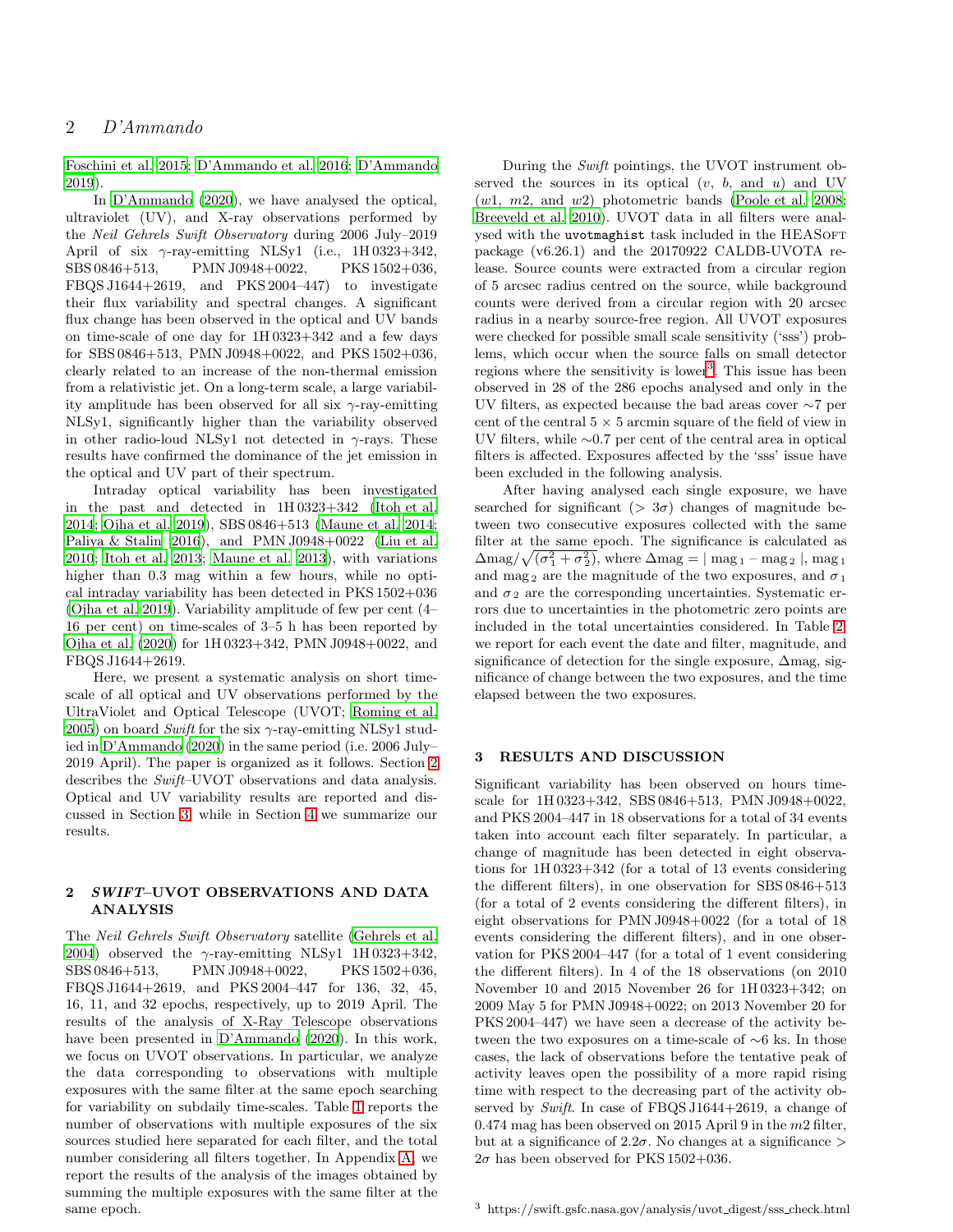

<span id="page-2-0"></span>Figure 1. Light curve of 1H 0323+342 in the six UVOT filters for the period 2010 October 28 (MJD 55497)–November 13 (MJD 55513) considering single exposures. Errors are small (0.04–0.06 mag), therefore are not shown in the plot.



<span id="page-2-1"></span>Figure 2. SED of PMN J0948+0022 obtained by Swift–UVOT from v to w2 filters on 2009 June 14 (MJD 54996; left-hand panel), 2009 June 23 (MJD 55005; centre panel), and 2013 January 11 (MJD 56003; right-hand panel). Fluxes are corrected for Galactic extinction. Different symbols and colours refer to images collected at different times within the same Swift observation.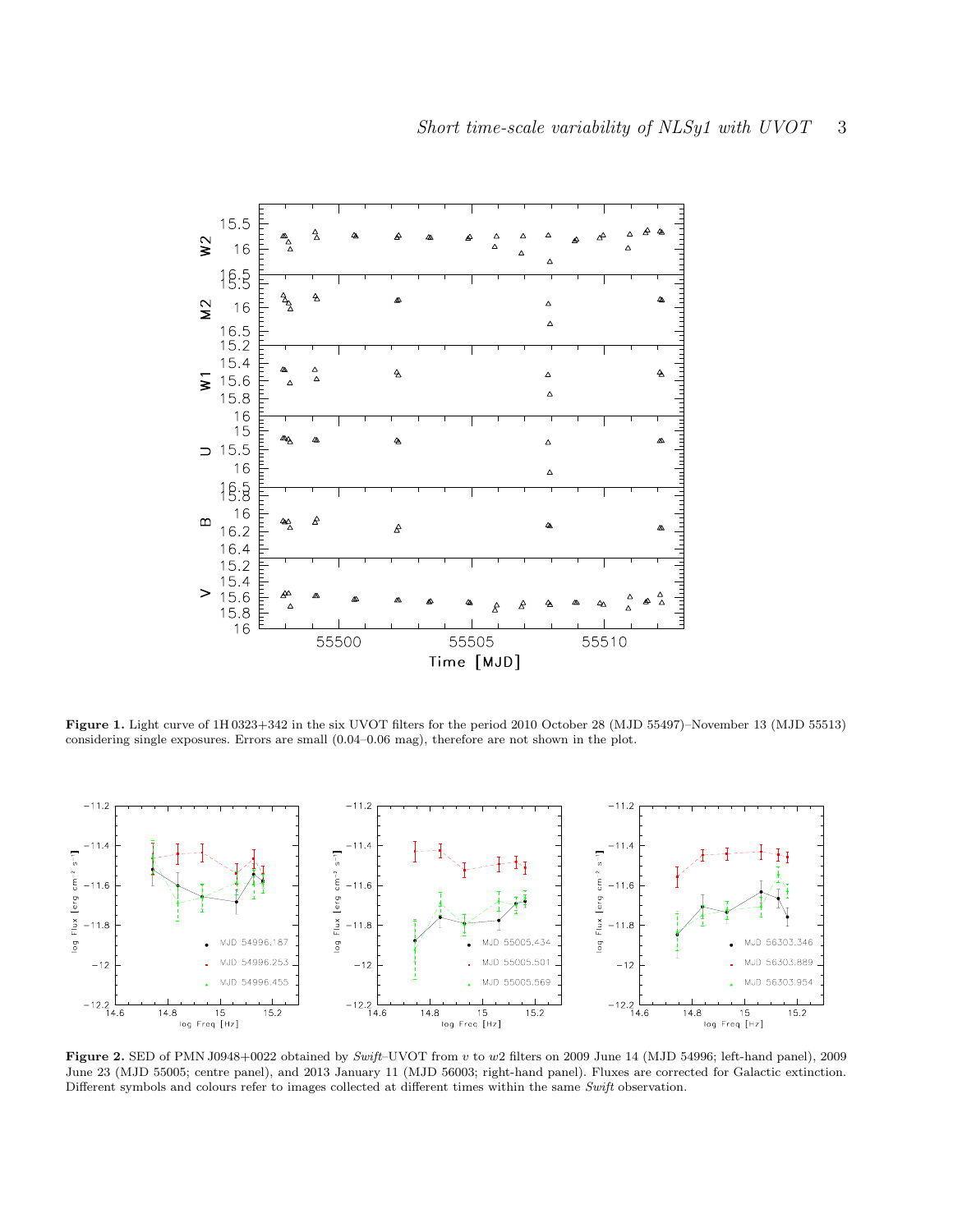

<span id="page-3-0"></span>Figure 3. SED of 1H0323+323 obtained by Swift-UVOT from v to w2 filters on 2009 June 25 (MJD 55507; left-hand panel) and 2013 March 2 (MJD 56353; centre panel), and 2015 July 17 (MJD 57282; right-hand panel). Fluxes are correct for Galactic extinction. Different symbols and colours refer to images collected at different times within the same Swift observation.



<span id="page-3-1"></span>Figure 4. Light curve of the single exposures of PMN J0948+0022 in the six UVOT filters collected on 2009 June 23 (MJD 55005).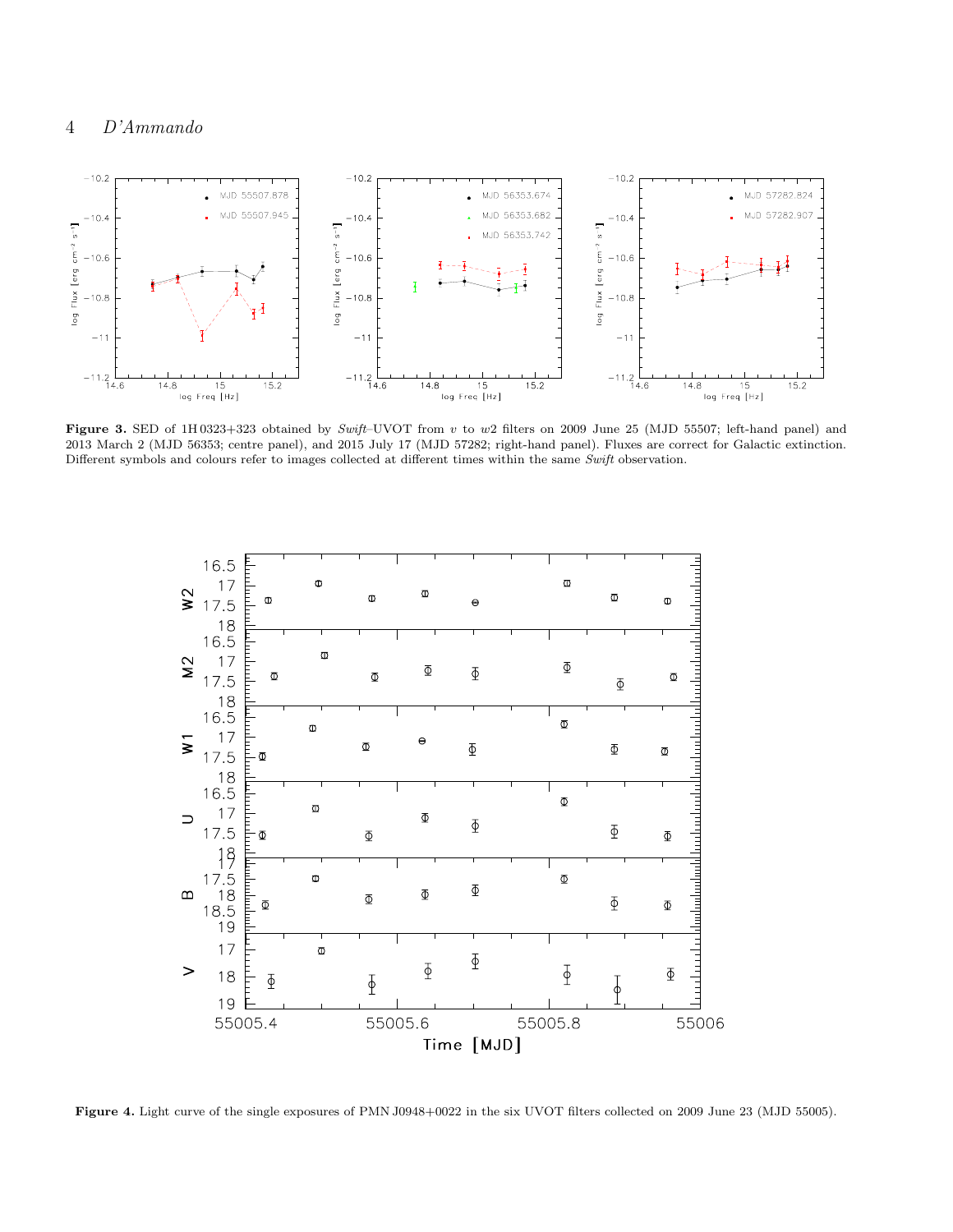<span id="page-4-0"></span>Table 1. The number of Swift–UVOT observations with multiple exposures in the same epoch in each UVOT filter for the six sources studied, and total number of events studied. Redshift of each source and central wavelength of each filter are reported.

| Source name     | $\boldsymbol{z}$ | $v(5468 \text{ Å})$ | b $(4392 \text{ Å})$ | $u(3465 \text{ Å})$ | $w1(2600~\text{\AA})$ | $m2(2246 \text{ Å})$ | $w2(1928 \text{ Å})$ | Total events |
|-----------------|------------------|---------------------|----------------------|---------------------|-----------------------|----------------------|----------------------|--------------|
| 1H 0323+342     | 0.061            | 86                  | 76                   | 80                  | 79                    | 70                   | 97                   | 488          |
| SBS 0846+513    | 0.584            | 20                  | 22                   | 23                  | 27                    | 22                   | 22                   | 136          |
| PMN J0948+0022  | 0.585            | 23                  | 23                   | 42                  | 24                    | 23                   | 23                   | 158          |
| PKS 1502+036    | 0.408            |                     |                      |                     | 6                     | 4                    | 8                    | 30           |
| FBQS J1644+2619 | 0.145            |                     |                      |                     | 6                     |                      |                      | 30           |
| PKS 2004-447    | 0.240            |                     |                      |                     |                       | 13                   |                      | 55           |



<span id="page-4-1"></span>Figure 5. Light curve of the single exposures of PMN J0948+0022 in the six UVOT filters collected on 2013 January 11 (MJD 56303).

Careful checks made for each single image ensure that these events are not related to instrumental artifacts. Three factors can influence the detection of such a rapid change of magnitude with UVOT: the number of observations with multiple images collected at the same epoch, the average brightness of the source, and its activity state in the period studied.

The number of observations with multiple exposures in optical and UV filters is comparable (442 observations summing v, b, and u filters, 455 observations summing  $w1$ ,  $m2$ , and  $w2$  filters), although due to the 'sss' issue some events in the UV filters have been discarded. This reflects in a comparable number of events in optical (19 events, 14 of them observed in  $u$ ) and UV (15 events, 8 of them observed in w2) filters. Considering each object separately, we notice that for PKS 1502+036, FBQS J1644+2644, and PKS 2004–447, the number of observations with multiple exposures is relatively low (30, 30, and 55, respectively; see Table [1\)](#page-4-0), while it is significantly higher for 1H 0323+342,

SBS 0846+513, and PMN J0948+0022 (488, 136, and 158, respectively; see Table [1\)](#page-4-0). However, the percentage of events detected for the latter three sources is quite different: ∼3 per cent, ∼1.5 per cent, and ∼12 per cent, respectively. This suggests that the average brightness of the source, and thus the uncertainties obtained, can play an important role in revealing variability on short-term time-scales. Considering the analysis of the images obtained by summing the single exposures collected at each epoch (see Table A1–A6 in Appendix [A\)](#page-11-0) the median of the uncertainties are: 0.06 mag for 1H 0323+342, 0.08 mag for PMN J0948+0022, 0.10 mag for FBQS J1644+2619, 0.19 mag for PKS 1502+036, 0.22 mag for PKS 2004–447, and 0.24 mag for SBS 0846+513. Uncertainties are even larger when considering the single images instead of the summed images. This can explain the low number of events observed for SBS 0846+513. In this context, we would have expected a larger number of events for 1H 0323+342. However, the smaller percentage of events, if compared to PMN J0948+0022, may be due to the very low long-term variability amplitude observed for this source over the entire Swift monitoring (see Table [A8](#page-17-0) in Appendix [A\)](#page-11-0).

In Table [3,](#page-7-0) we report the short-term variability amplitude of these rapid events calculated as the ratio between the peak magnitude observed in each epoch and the average magnitude estimated over the entire period. Differently from what observed for SBS 0846+513, PMN J0948+0022, and PKS 2004–447, in case of 1H 0323+342 the short-term variability amplitude is quite low for each event. It is worth mentioning that only for two events (on MJD 55507 in  $m2$  filter for 1H 0323+342, and on MJD 56012 in u filter for PMN J0948+0022) the source has been observed with a lower magnitude with respect to average value obtained over the entire Swift monitoring, confirming that almost all the short time-scale variability events are detected during high activity states.

The magnitude changes observed in the different filters (considering all the four sources in Table [2\)](#page-6-0) vary in the interval: 0.42–1.12 in v, 0.23–0.83 in b, 0.19–0.80 in u, 0.22–0.70 in w1, 0.42–0.55 in  $m2$ , and 0.21–0.75 in w2, with a higher amplitude of variability in the optical bands with respect to the UV ones. This is opposite to the behaviour usually observed in quasars, that is, increasing variability with increasing frequencies (e.g., [Vanden Berk et al. 2004\)](#page-10-30), in agreement with a dominant contribution of the synchrotron emission in both optical and UV bands in these NLSy1. However, in this context, the larger changes observed in optical with respect to UV may be related also to the presence, in addition to variable emission from a jet, of an almost constant emission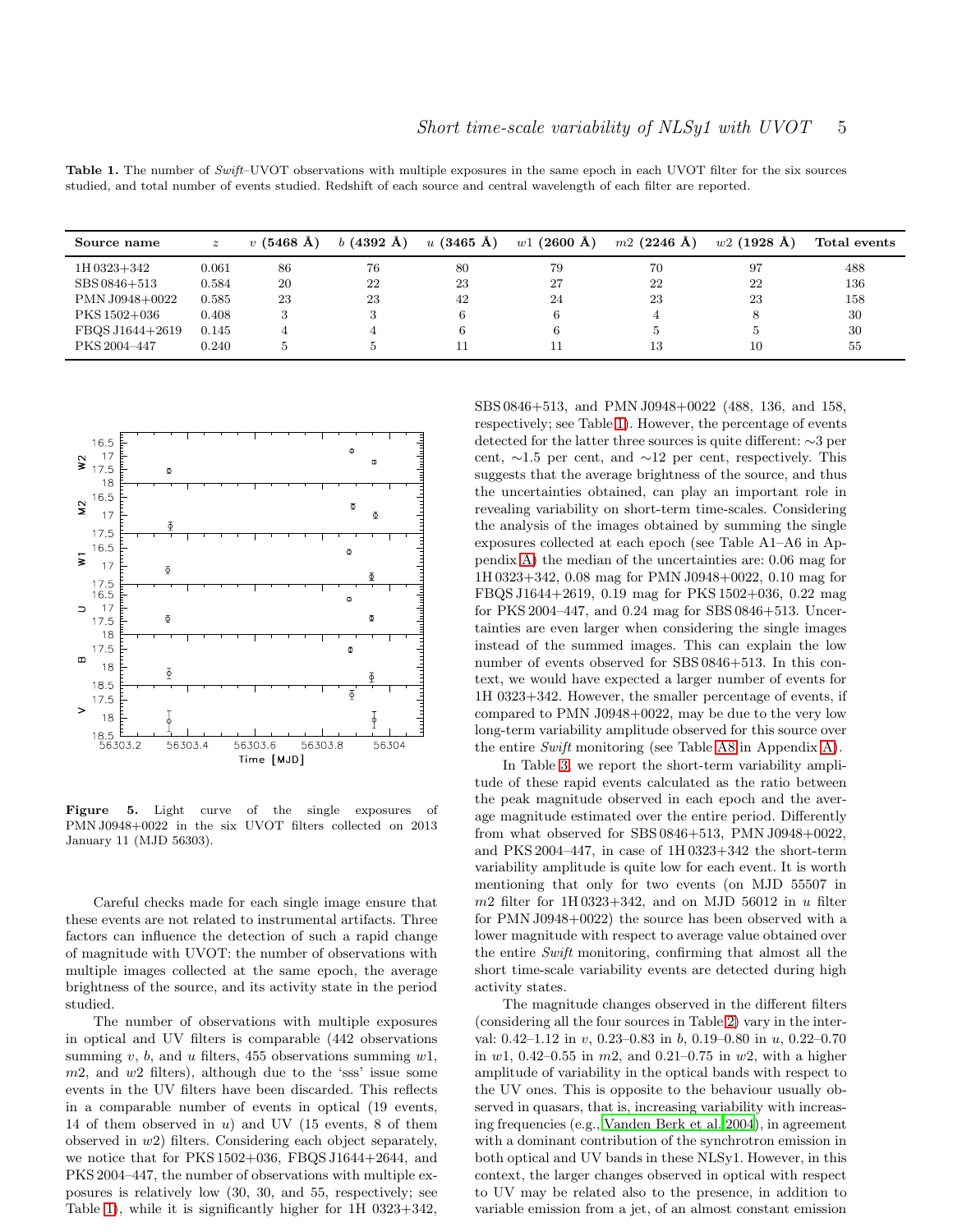| Table 2. Results of the search for significant change of magnitude in consecutive UVOT exposures in the same epoch with the same |  |  |  |  |
|----------------------------------------------------------------------------------------------------------------------------------|--|--|--|--|
| filter for the six $\gamma$ -ray-emitting NLSy1.                                                                                 |  |  |  |  |

| Source name    | Date       |       |                  | Single exposures   |                               |              | Change of magnitude            |                |
|----------------|------------|-------|------------------|--------------------|-------------------------------|--------------|--------------------------------|----------------|
|                | Gregorian  | MJD   | Filter           | Mag                | Significance image $(\sigma)$ | $\Delta$ mag | Significance change $(\sigma)$ | $\Delta T$ (s) |
|                |            |       |                  |                    |                               |              |                                |                |
| 1H 0323+342    | 2010-11-05 | 55505 | w2               | $15.958 \pm 0.043$ | 48.9                          |              |                                |                |
|                |            |       |                  | $15.753 \pm 0.042$ | 56.2                          | 0.205        | 3.4                            | 5786           |
|                | 2010-11-06 | 55506 | $w2$             | $16.085 \pm 0.043$ | 47.8                          |              |                                |                |
|                |            |       |                  | $15.748 \pm 0.042$ | 56.3                          | 0.337        | 5.6                            | 5700           |
|                | 2010-11-07 | 55507 | $\boldsymbol{u}$ | $15.312 \pm 0.042$ | 40.9                          |              |                                |                |
|                |            |       |                  | $16.118 \pm 0.054$ | 25.5                          | 0.804        | 11.8                           | 5798           |
|                |            |       | w1               | $15.537 \pm 0.049$ | 34.5                          |              |                                |                |
|                |            |       |                  | $15.755 \pm 0.053$ | 29.5                          | 0.218        | $3.0\,$                        | 5812           |
|                |            |       | $m2\,$           | $15.929 \pm 0.056$ | 26.4                          |              |                                |                |
|                |            |       |                  | $16.352 \pm 0.065$ | 20.4                          | 0.423        | 4.9                            | 5716           |
|                |            |       | $w2$             | $15.732 \pm 0.045$ | 43.2                          |              |                                |                |
|                |            |       |                  | $16.252 \pm 0.050$ | 32.0                          | 0.520        | 7.7                            | 5762           |
|                | 2010-11-10 | 55510 | w2               | $15.984 \pm 0.043$ | 51.2                          |              |                                |                |
|                |            |       |                  | $15.710 \pm 0.042$ | 53.9                          | 0.274        | 4.6                            | 5973           |
|                | 2010-11-28 | 55528 | w2               | $15.930 \pm 0.047$ | 37.6                          |              |                                |                |
|                |            |       |                  | $15.554 \pm 0.043$ | 48.4                          | 0.376        | $5.9\,$                        | 17345          |
|                | 2013-03-02 | 56353 | $\boldsymbol{b}$ | $16.205 \pm 0.047$ | 31.2                          |              |                                |                |
|                |            |       |                  | $15.974 \pm 0.044$ | 34.0                          | 0.231        | $3.5\,$                        | 5778           |
|                |            |       | $\boldsymbol{u}$ | $15.437 \pm 0.046$ | 33.7                          |              |                                |                |
|                |            |       |                  | $15.244 \pm 0.045$ | 33.6                          | 0.193        | 3.0                            | 5789           |
|                |            |       | w2               | $15.971 \pm 0.048$ | 34.8                          |              |                                |                |
|                |            |       |                  | $15.764 \pm 0.049$ | 32.3                          | 0.207        | $3.0\,$                        | 5713           |
|                | 2015-09-17 | 57282 | $\boldsymbol{u}$ | $15.409 \pm 0.053$ | 25.2                          |              |                                |                |
|                |            |       |                  | $15.187 \pm 0.050$ | 29.2                          | 0.222        | $3.0\,$                        | 7154           |
|                | 2015-11-26 | 57352 | $\boldsymbol{u}$ | $15.221 \pm 0.042$ | 40.4                          |              |                                |                |
|                |            |       |                  | $15.454 \pm 0.054$ | 26.1                          | 0.234        | 3.4                            | 6568           |
| SBS 0846+513   | 2013-04-22 | 56404 | $\upsilon$       | $16.388 \pm 0.049$ | 26.2                          |              |                                |                |
|                |            |       |                  | $15.972 \pm 0.040$ | 36.5                          | 0.416        | 6.6                            | 5143           |
|                |            |       | $\boldsymbol{u}$ | $16.517 \pm 0.053$ | 25.7                          |              |                                |                |
|                |            |       |                  | $16.265 \pm 0.054$ | 25.2                          | 0.252        | 3.3                            | 5118           |
| PMN J0948+0022 | 2009-05-05 | 54956 | $\boldsymbol{u}$ | $16.542 \pm 0.073$ | 16.9                          |              |                                |                |
|                |            |       |                  | $16.914 \pm 0.091$ | 12.9                          | 0.372        | 3.2                            | 5768           |
|                | 2009-06-14 | 54996 | $\boldsymbol{u}$ | $17.212 \pm 0.136$ | 8.3                           |              |                                |                |
|                |            |       |                  | $16.660 \pm 0.099$ | 11.8                          | 0.552        | 3.3                            | 5760           |
|                | 2009-06-23 | 55005 | $\boldsymbol{v}$ | $18.174 \pm 0.262$ | 4.2                           |              |                                |                |
|                |            |       |                  | $17.051 \pm 0.122$ | 9.2                           | 1.123        | $3.9\,$                        | 5807           |
|                |            |       | $\boldsymbol{b}$ | $18.303 \pm 0.132$ | 8.5                           |              |                                |                |
|                |            |       |                  | $17.469 \pm 0.081$ | 14.6                          | 0.834        | 5.4                            | 5907           |
|                |            |       | $\boldsymbol{u}$ | $17.545 \pm 0.103$ | 11.2                          |              |                                |                |
|                |            |       |                  | $16.878 \pm 0.076$ | 16.0                          | 0.667        | $5.2\,$                        | 5928           |
|                |            |       | w1               | $17.474 \pm 0.090$ | 13.2                          |              |                                |                |
|                |            |       |                  | $16.770 \pm 0.070$ | 18.2                          | 0.704        | 6.6                            | 5979           |
|                |            |       | m2               | $17.367 \pm 0.089$ | 13.5                          |              |                                |                |
|                |            |       |                  | $16.844 \pm 0.076$ | 16.5                          | 0.523        | 4.5                            | 5778           |
|                |            |       | w2               | $17.366 \pm 0.064$ | $21.0\,$                      |              |                                |                |
|                |            |       |                  | $16.947 \pm 0.059$ | 23.8                          | 0.419        | 4.8                            | 5857           |

from an accretion disc at higher frequencies, as usually observed in FSRQ (e.g. [D'Ammando et al. 2011](#page-10-31); [Raiteri et al.](#page-10-32) [2012](#page-10-32)).

For 1H 0323+342 and PMN J0948+0022, changes of magnitude have been significantly detected in both optical and UV bands, at least one time for all six filters, except for the v filter in case of  $1H\,0323+342$  (see Fig. [1\)](#page-2-0). On the other hand, for SBS 0846+513 and PKS 2004–447 significant variability has been observed only in optical bands. Considering that in the latter two sources a prominent accretion disc is missing (see e.g. [D'Ammando et al. 2013](#page-10-33); [Orienti et al. 2015](#page-10-34)), the lack of variability on hours timescale in UV should not be related to the presence of thermal emission from accretion disc that can dilute the jet emission. For PKS 1502+036 and FBQS J1644+2619, the lack of variability on hours time-scale can be mainly related to the small number of Swift–UVOT observations with multiple exposures available at the same epoch. Moreover, in case of PKS 1502+036, the source is relatively faint (see the average magnitude in Table [A7](#page-17-1) in Appendix [A\)](#page-11-0), therefore the large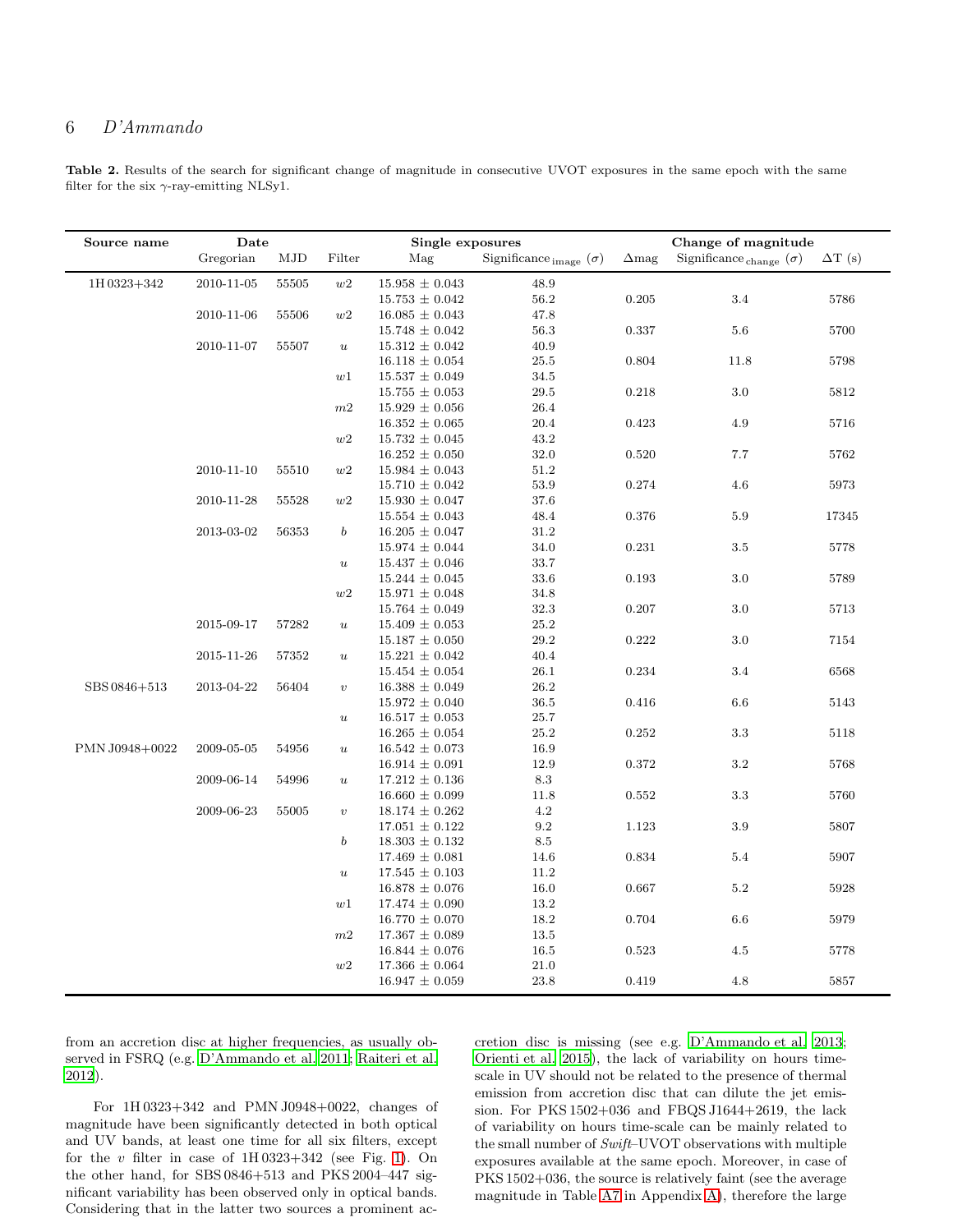<span id="page-6-0"></span>Table 2. Results of the search for significant change of magnitude in consecutive UVOT exposures in the same epoch with the same filter for the six γ-ray-emitting NLSy1. Note: The asterisk <sup>∗</sup> indicates that multiple exposures are present only for the filters reported in table.

| Source name    | Date       |          |                  | Single exposures   |                               |              | Change of magnitude            |                |
|----------------|------------|----------|------------------|--------------------|-------------------------------|--------------|--------------------------------|----------------|
|                | Gregorian  | MJD      | Filter           | Mag                | Significance image $(\sigma)$ | $\Delta$ mag | Significance change $(\sigma)$ | $\Delta T$ (s) |
| PMN J0948+0022 | 2012-03-26 | 56012*   | $\boldsymbol{u}$ | $17.778 \pm 0.047$ | 30.8                          |              |                                |                |
|                |            |          |                  | $17.523 \pm 0.043$ | 37.3                          | 0.255        | 4.0                            | 17275          |
|                | 2012-03-30 | 56016*   | $\boldsymbol{u}$ | $17.219 \pm 0.039$ | 46.3                          |              |                                |                |
|                |            |          |                  | $16.998 \pm 0.037$ | 52.4                          | 0.221        | 4.1                            | 5757           |
|                | 2012-04-23 | $56040*$ | $\boldsymbol{u}$ | $17.404 \pm 0.056$ | 23.7                          |              |                                |                |
|                |            |          |                  | $16.873 \pm 0.068$ | 18.4                          | 0.531        | 6.0                            | 30340          |
|                | 2012-12-30 | 56291*   | $\boldsymbol{u}$ | $16.196 \pm 0.097$ | 12.3                          |              |                                |                |
|                |            |          |                  | $15.703 \pm 0.067$ | 19.1                          | 0.494        | 4.2                            | 5265           |
|                |            |          | w1               | $16.344 \pm 0.057$ | 25.3                          |              |                                |                |
|                |            |          |                  | $15.721 \pm 0.072$ | 17.8                          | 0.623        | 6.8                            | 5361           |
|                | 2013-01-11 | 56303    | $\boldsymbol{b}$ | $18.175 \pm 0.146$ | 7.7                           |              |                                |                |
|                |            |          |                  | $17.524 \pm 0.074$ | 16.3                          | 0.651        | 4.0                            | 46709          |
|                |            |          | $\boldsymbol{u}$ | $17.411 \pm 0.126$ | 9.0                           |              |                                |                |
|                |            |          |                  | $16.672 \pm 0.065$ | 19.2                          | 0.739        | 5.2                            | 46658          |
|                |            |          | w1               | $17.120 \pm 0.108$ | 10.8                          |              |                                |                |
|                |            |          |                  | $16.613 \pm 0.068$ | 19.3                          | 0.507        | 4.0                            | 46583          |
|                |            |          | m <sub>2</sub>   | $17.304 \pm 0.113$ | 10.2                          |              |                                |                |
|                |            |          |                  | $16.756 \pm 0.075$ | 16.8                          | 0.548        | 4.0                            | 47042          |
|                |            |          | w2               | $17.549 \pm 0.097$ | 12.2                          |              |                                |                |
|                |            |          |                  | $16.800 \pm 0.058$ | 24.4                          | 0.749        | 6.6                            | 46833          |
| PKS 2004-447   | 2013-11-20 | $56616*$ | $\boldsymbol{u}$ | $18.310 \pm 0.062$ | 20.4                          |              |                                |                |
|                |            |          |                  | $18.665 \pm 0.076$ | 15.6                          | 0.356        | 3.6                            | 5820           |
|                |            |          |                  |                    |                               |              |                                |                |

uncertainties obtained due to the short observation time of the single exposures prevent us to detect significant changes of magnitude. In case of FBQS J1644+2619, the long-term variability amplitude estimated over all Swift observations available is low  $(< 2)$  in all filters (see Table [A8](#page-17-0) in Appendix [A\)](#page-11-0), indicating a period of relatively low activity of the source during the Swift monitoring.

In Table [3,](#page-7-0) we report the fractional flux change obtained for the 34 events identified in the UVOT data.

For PMN J0948+0022, the fractional flux change is higher in the optical filters than in the UV ones. The spectral energy distribution (SED) of the source in optical and UV (from  $v$  to  $w2$  filter) is shown in Fig. [2](#page-2-1) for three events with images in all filters, corresponding to MJD 54996 (lefthand panel), MJD 55005 (centre panel), and MJD 56303 (right-hand panel). The UVOT magnitudes are corrected for Galactic extinction using the  $E(B - V)$  value from [Schlafly & Finkbeiner \(2011\)](#page-10-35) and the extinction laws from [Cardelli et al. \(1989](#page-10-36)) and converted to flux densities using the conversion factors from [Breeveld et al. \(2010\)](#page-10-29). The lower fractional flux change in UV can be related to the presence of a bright accretion disc with a luminosity of  $L_{disc}$  $5.7\times10^{45}$  erg s<sup>-1</sup> [\(D'Ammando et al. 2015b](#page-10-37)) peaking in the UV part of the spectrum that can partly dilute the jet emission reducing the variation of the emission. The presence of an accretion disc may be seen in the UV part of the three SED obtained before the short-term variability events (MJD 54996.187, 55005.434, 56303.346). A possible shift of the synchrotron peak to higher frequencies is observed at the time of the short-term variability events on MJD 54996.253 and MJD 56303.889. After the variability event, the optical and UV flux levels are comparable to those before the event. On MJD 56303.954, a hint of the accretion disc seems to be present 1.6 h after the peak flux.

For 1H 0323+342, the behaviour observed during the short-term variability events may be consistent with jet emission that dominates in the optical and a significant contribution from the accretion disc in the UV. However, a more complicated behaviour seems to emerge in some events. A higher fractional flux change has been observed on MJD 55507 in the  $u$  filter with respect to the UV band, but no evidence of variability is detected in the  $v$  and  $b$  filters (Fig. [3,](#page-3-0) left-hand panel). Owing to the low redshift of the source  $(z)$  $= 0.061$ , the host galaxy may contribute to the total emission in optical bands. Therefore, the thermal emission from the host may dilute the variability amplitude in the  $v$  and partly b filters (see e.g., [Ojha et al. 2020\)](#page-10-25). On MJD 57282, a change of magnitude has been observed only in the optical band (in particular in  $u$  filter and at lower significance in the  $v$  filter; Fig [3,](#page-3-0) right-hand panel). On the contrary a comparable fractional flux change has been observed in optical ( $b$  and  $u$  filters) and UV ( $w1$  and  $m2$  filters) bands on MJD 56353 (Fig [3,](#page-3-0) centre panel)<sup>[4](#page-6-1)</sup>. This chromatic behaviour is likely intrinsic, and is related to injection/acceleration of particles in the jet. No significant change of the overall shape of the optical–UV spectrum has been observed between the two exposures on MJD 57282 and MJD 56353.

Comparing PMN J0948+0022 and 1H 0323+342, a higher fractional flux change has been observed in the former (an average fractional flux change of 75 per cent) with

<span id="page-6-1"></span> $4$  On MJD 56353 only one image has been collected in the  $v$  and w2 filters.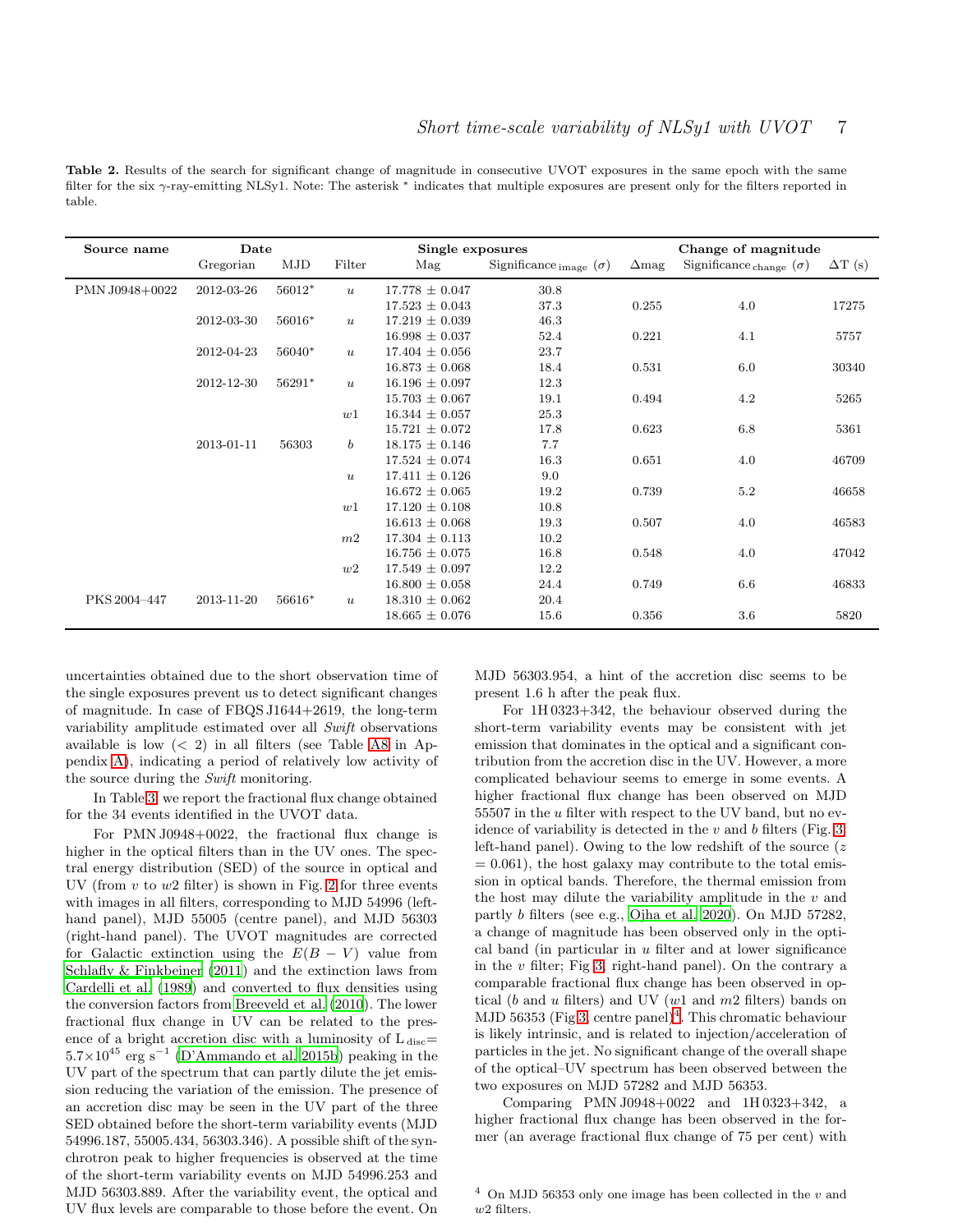<span id="page-7-0"></span>Table 3. Fractional change of flux, rest-frame time-scale, and short-term variability amplitude based on significant change of magnitude in consecutive UVOT exposures in the same epoch with the same filter for the six  $\gamma$ -ray-emitting NLSy1 reported in Table [2.](#page-6-0) The shortterm variability amplitude  $(V_{amp,ST})$  is calculated as the ratio between the peak magnitude observed in each epoch and the average magnitude estimated over the entire period (see Table [A8\)](#page-17-0).

| Source name    | Date                       |            | Filter             | <b>Fractional Change</b> | $\Delta\mathbf{T}_{\text{rest}}$ | $V_\mathrm{amp,\,ST}$ |
|----------------|----------------------------|------------|--------------------|--------------------------|----------------------------------|-----------------------|
|                | $\operatorname{Gregorian}$ | <b>MJD</b> |                    | %                        | (s)                              |                       |
| 1H0323+342     | 2010-11-05                 | 55505      | w2                 | 21                       | 5453                             | 1.03                  |
|                | 2010-11-06                 | 55506      | $w\mathbf{2}$      | 36                       | 5372                             | 1.03                  |
|                | 2010-11-07                 | 55507      | $\boldsymbol{u}$   | 110                      | 5465                             | 1.03                  |
|                |                            |            | w1                 | 22                       | 5478                             | 1.02                  |
|                |                            |            | m2                 | 48                       | 5387                             | 0.96                  |
|                |                            |            | w2                 | 61                       | 5431                             | 1.05                  |
|                | 2010-11-10                 | 55510      | w2                 | 29                       | 5630                             | 1.07                  |
|                | 2010-11-28                 | $55528\,$  | $w\mathbf{2}$      | 41                       | 16348                            | 1.24                  |
|                | 2013-03-02                 | 56353      | $\boldsymbol{b}$   | 24                       | 5445                             | 1.23                  |
|                |                            |            | $\boldsymbol{u}$   | 19                       | 5456                             | 1.10                  |
|                |                            |            | $w\hspace{0.5pt}2$ | 21                       | 5385                             | 1.02                  |
|                | 2015-09-17                 | 57282      | $\boldsymbol{u}$   | 23                       | 6743                             | 1.16                  |
|                | 2015-11-26                 | 57352      | $\boldsymbol{u}$   | 24                       | 6190                             | 1.12                  |
| SBS 0846+513   | 2013-04-22                 | 56404      | $\upsilon$         | 46                       | 3247                             | 11.89                 |
|                |                            |            | $\boldsymbol{u}$   | 26                       | 3231                             | 14.29                 |
| PMN J0948+0022 | 2009-05-05                 | 54956      | $\boldsymbol{u}$   | 41                       | 3639                             | 2.09                  |
|                | 2009-06-14                 | 54996      | $\boldsymbol{u}$   | 66                       | 3634                             | 1.87                  |
|                | 2009-06-23                 | 55005      | $\boldsymbol{v}$   | 181                      | 3664                             | 1.96                  |
|                |                            |            | $\boldsymbol{b}$   | 116                      | 3727                             | 1.85                  |
|                |                            |            | $\boldsymbol{u}$   | 85                       | 3740                             | 1.52                  |
|                |                            |            | w1                 | 91                       | 3772                             | 1.41                  |
|                |                            |            | m2                 | 62                       | 3645                             | 1.40                  |
|                |                            |            | w2                 | 47                       | 3695                             | 1.28                  |
|                | $2012 - 03 - 26$           | 56012      | $\boldsymbol{u}$   | 26                       | 10899                            | 0.82                  |
|                | 2012-03-30                 | 56016      | $\boldsymbol{u}$   | 23                       | 3632                             | $1.36\,$              |
|                | 2012-04-23                 | 56040      | $\boldsymbol{u}$   | 63                       | 19142                            | 1.53                  |
|                | 2012-12-30                 | 56291      | $\boldsymbol{u}$   | 58                       | 3322                             | 4.63                  |
|                |                            |            | w1                 | 78                       | 3382                             | $3.80\,$              |
|                | 2013-01-11                 | 56303      | $\boldsymbol{b}$   | 82                       | 29469                            | 1.76                  |
|                |                            |            | $\boldsymbol{u}$   | 98                       | 29437                            | 1.85                  |
|                |                            |            | $w1$               | 60                       | 29390                            | 1.63                  |
|                |                            |            | m2                 | 66                       | 29679                            | 1.52                  |
|                |                            |            | $w2$               | 99                       | 29548                            | 1.48                  |
| PKS 2004-447   | 2013-11-20                 | 56616      | $\boldsymbol{u}$   | 39                       | 4127                             | 1.87                  |

respect to the latter (an average fractional flux change of 37 per cent), in agreement with the higher long-term variability amplitude observed in the different filters over the long-term monitoring provided by *Swift* (see Table [A8](#page-17-0) in Appendix [A\)](#page-11-0). Differently from the other  $\gamma$ -ray-emitting NLSy1, over a long time-scale the variability amplitude of 1H 0323+342 increases with increasing frequencies, and this may be related to a less powerful jet when the source is not in a high activity period, and a larger contribution of a quite bright accretion disc  $(1.4 \times 10^{45} \text{ erg s}^{-1}, \text{Abdo et al. } 2009)$ . Moreover, as previously reported, a steady thermal emission from the host galaxy may contribute to the optical emission with a dilution of the optical synchrotron emission.

Notes on individual sources are reported below.

 $1H\,0323+342$ : the source has been monitored on daily basis between 2010 October 28 and November 30 (see Fig. [A1](#page-18-0) in Appendix [A\)](#page-11-0), showing five variability events in  $w2$ , the best sampled filter, and in particular four events between 2010 November 5 and 10 (see Fig. [1\)](#page-2-0). No significant events have been observed in  $v$  filter, where the number of

exposures is comparable to the  $w2$  filter. The lower variability observed in  $v$  filter (and more generally in the optical part of the spectrum, see the long-term variability amplitude in Table [A8](#page-17-0) in Appendix [A\)](#page-11-0) for 1H 0323+342 can be due to a higher contamination from thermal emission from the host galaxy. Moreover, in this source the accretion disc can contribute more significantly to the total emission in optical–UV. In the other filters only one event has been observed in 2010 November, but it can be due to a sparse sampling.

 $SBS\,0846+513$ : notwithstanding the source has shown the largest long-term variability amplitude in the optical and UV bands during the Swift monitoring (see Table [A8](#page-17-0) in Appendix [A\)](#page-11-0), a change of magnitude has been significantly detected only in one observation. This is mainly due to the relatively large uncertainties on magnitude obtained for the single exposures related also to the relatively faintness of the source (see the average magnitudes in Table [A7](#page-17-1) of Appendix [A\)](#page-11-0). Moreover, in case of 2013 April 22, the exposures in w1 and w2 filters have been affected by the 'sss' issue not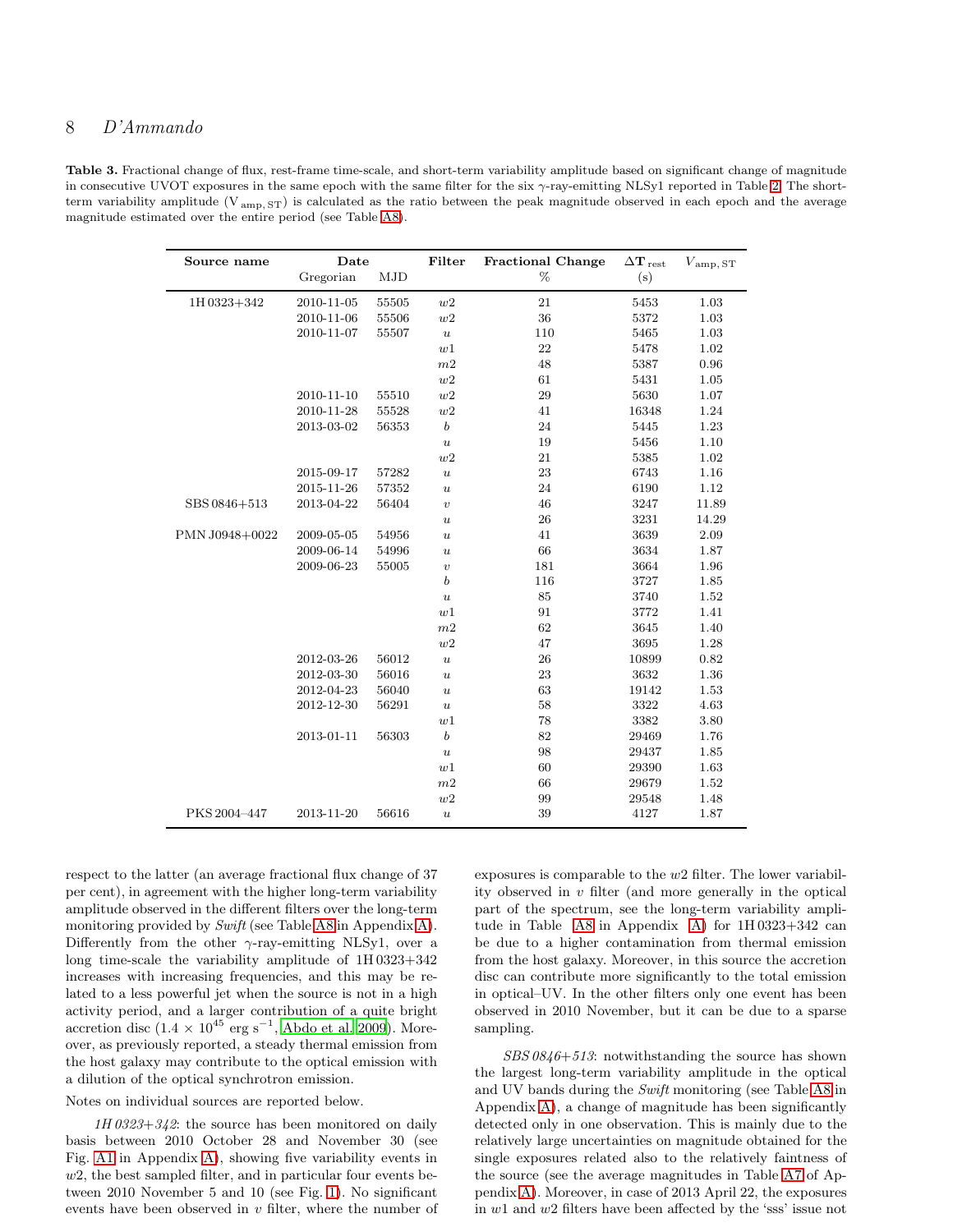allowing us to properly compare the variability in optical and UV bands. A few other events with a large change of magnitude but at a significance of  $2 < \sigma < 3$  have been observed, with a  $\Delta$ mag of 0.606 (on 2013 January 30) and 0.974 (on 2019 March 20) in u filter, 0.893 (on 2019 January 16), 0.635 (on 2011 August 30), and 0.584 (on 2011 January 30) in m2 filter, 0.576 (on 2019 March 6) and 0.641 (on 2019 April 3) in  $w2$  filter.

PMN J0948+0022: a spectacular variability has been observed on 2009 June 23 (see Fig. [4\)](#page-3-1) with an increase from  $\sim$ 1.1 to 0.4 mag going from v to w2 filter in  $\sim$ 1.6 h (corresponding to 1 h in rest frame, see Table [3\)](#page-7-0) and a decrease at the initial level in a comparable time (see also Fig. [2,](#page-2-1) centre panel). The approximate symmetry of the event, with a similar rising and decaying time, suggests that the relevant time-scale in this case can be the light crossing time of the emitting region (e.g. [Chiaberge & Ghisellini 1999](#page-10-38)). A second peak with a smaller amplitude and at lower significance has been observed a few hours later. A similar rapid variability in optical bands has been reported for PMN J0948+0022 in [Liu et al. \(2010](#page-10-22)) and [Eggen et al. \(2013](#page-10-39)). The lower variability amplitude observed at higher frequencies implies that the synchrotron emission is more contaminated by thermal emission from accretion disc at higher frequency, as expected by the SED modelling of the source (see e.g. [D'Ammando et al.](#page-10-37) [2015b\)](#page-10-37). Another flaring event from this source on a longer time-scale is shown in Fig. [5](#page-4-1) (left-hand panel), with a decreasing variability going to higher frequencies. In addition, several other events at a significance of  $2 < \sigma < 3$  have been observed. In particular, on 2009 May 5 simultaneously to a significant change in u band, a  $\Delta$ mag of 0.430 and 0.427 in v and b filters has been observed with a significance of  $2.5\sigma$ and  $2.9\sigma$ , respectively. In the same way, on 2009 June 14, simultaneously to a significant change in  $u$  band, there is a  $\Delta$ mag of 0.724, 0.385, and 0.256 in b, w1, and w2 filters with a significance of  $2.9\sigma$ ,  $2.5\sigma$ , and  $2.1\sigma$ , respectively (see also Fig. [2,](#page-2-1) left-hand panel). Moreover, it is worth mentioning that on 2009 June 4, a ∆mag of 0.869, 0.437, and 0.440 has been observed in  $v$ ,  $b$ , and  $w1$  filters with a significance of  $2.4\sigma$ ,  $2.5\sigma$ , and  $2.3\sigma$ , respectively. The higher number of events observed in u filter is related to the fact that 21 of the 45 Swift–UVOT observations are performed only in that filter.

 $PKS 2004-447$ : similarly to SBS 0846+513, the quite large uncertainties on the magnitudes estimated in single exposures, related to the relatively faintness of the source (see Table [A7](#page-17-1) in Appendix [A\)](#page-11-0) reduce the significance of the change of magnitude observed. A few other events with a large change of magnitude but at a significance of  $2 < \sigma$ < 3 have been observed, with a ∆mag of 0.387 (on 2012 September 30) and  $0.791$  (on 2014 March 14) in  $w1$  filter, and 0.712 (on 2013 October 20) and 0.854 (on 2016 May 1) in w2 filter.

Large amplitude variability events on short time-scales in radio-quiet NLSy1 are usually rare (e.g., [Klimek et al.](#page-10-40) [2004](#page-10-40)), although not completely absent in literature, as shown by optical variations of 0.1–0.2 mag of IRAS 13224– 3809 on time-scales of an hour [\(Miller et al. 2000\)](#page-10-41). In that case the rapid optical variability has been explained as due to hot spots, or flares, or magnetic reconnection in the accretion disc. No clear evidence of large amplitude short-term variability in UV band has been reported for radio-quiet NLSy1, with only small amplitude rapid variability observed for 1H 0707–495 [\(Robertson et al. 2015\)](#page-10-42) and IRAS 13224– 3809 [\(Buisson et al. 2018](#page-10-43)).

On the other hand, rapid optical variability has been observed in several blazars, the other class of  $\gamma$ -ray-emitting class of AGN with a relativistic jet pointed towards us (e.g., [Miller et al. 1989;](#page-10-44) [Carini et al. 1990;](#page-10-45) [Heidt & Wagner 1996](#page-10-46); [Romero et al. 2002](#page-10-47); [Sagar et al. 2004](#page-10-48)). Such behaviour is usually observed during a flaring activity, but it may also be an observational bias due to the fact that intensive monitoring of blazars in optical is carried out mainly when the activity of the source is high. Similar events in UV are less common for blazars (e.g., [Edelson 1992](#page-10-49)), although this can be related to the lack of dedicated monitoring programs in that energy range.

The detection of rapid variability in optical in blazars has been explained by invoking a shock moving down the jet (e.g., [Marscher & Gear 1985\)](#page-10-50), turbulent cells behind a shock in the jet (e.g., [Marscher 2014\)](#page-10-51), irregularities in the jet flow such as mini-jets (e.g., [Giannios et al. 2009\)](#page-10-52), or variations in the outflow parameters due to magnetic reconnection (e.g., [Sironi et al. 2015;](#page-10-53) [Christie et al. 2019](#page-10-54)). In all these scenarios it is important the Doppler boosting of the jet emission, which amplifies the amplitude and shorten the time-scale of the variation, and therefore the viewing angle of the emitting region has to be close to the observer's line of sight (see e.g. [Raiteri et al. 2017](#page-10-55)). In this context, the rapid and large variability episodes detected for these  $\gamma$ -ray-emitting NLSy1 clearly point to the presence of a relativistically beamed jet, closely aligned to our line of sight, similarly to blazars.

The detection of polarized emission has been considered the incontrovertible proof that the synchrotron emission dominates in the optical part of the spectrum of blazars (e.g., [Itoh et al. 2016;](#page-10-56) [Zhang 2019](#page-10-57)). Polarization as high as 10 per cent and 36 per cent has been detected in the  $\gamma$ -ray-emitting NLSy1 SBS 0846+513 [\(Maune et al.](#page-10-20) [2014](#page-10-20)) and PMN J0948+0022 [\(Itoh et al. 2013](#page-10-23)) accompanied by intraday variation in the photometric light curves. For 1H 0323+342, [Itoh et al. \(2014\)](#page-10-18) reported an increase of the optical polarization degree from 0-1 per cent to 3 per cent during a high optical state. The lower polarization degree in this source may be due to the contamination from the thermal accretion disc emission also in the optical part of the spectrum. Significant polarization increase has been reported also for PKS 1502+036 in [Angelakis et al. \(2018](#page-10-58)). These results indicate the synchrotron origin from a compact region of the jet for the optical emission in these  $\gamma$ -rayemitting NLSy1, at least during high activity states, confirming the similarity between these sources and blazars.

Taking into account the cosmological redshift of the source, we calculate the intrinsic variability time-scale as  $\Delta T_{rest} = \Delta T / (1+z)$ . This results in a minimum intrinsic variability time-scale of 3.2 ks for SBS 0846+513, 3.3 ks for PMN J0948+0022, 4.1 ks for PKS 2004–447, and 5.4 ks for 1H 0323+342, as reported in Table [3.](#page-7-0) Based on causality argument, it is possible to constrain the intrinsic size of the emitting region during these rapid variability events to be  $R < c \delta \Delta T_{rest} = 1.6{\text -}4.9$  $\times$ 10<sup>15</sup> cm for 1H 0323+342, 9.7 $\times$ 10<sup>14</sup> cm for SBS 0846+513,  $1.1-8.8\times10^{15}$  cm for PMN J0948+0022, and  $1.4\times10^{15}$  cm for PKS 2004–447 (assuming a typical Doppler factor  $\delta = 10$ ). This suggests that the optical and UV emission during these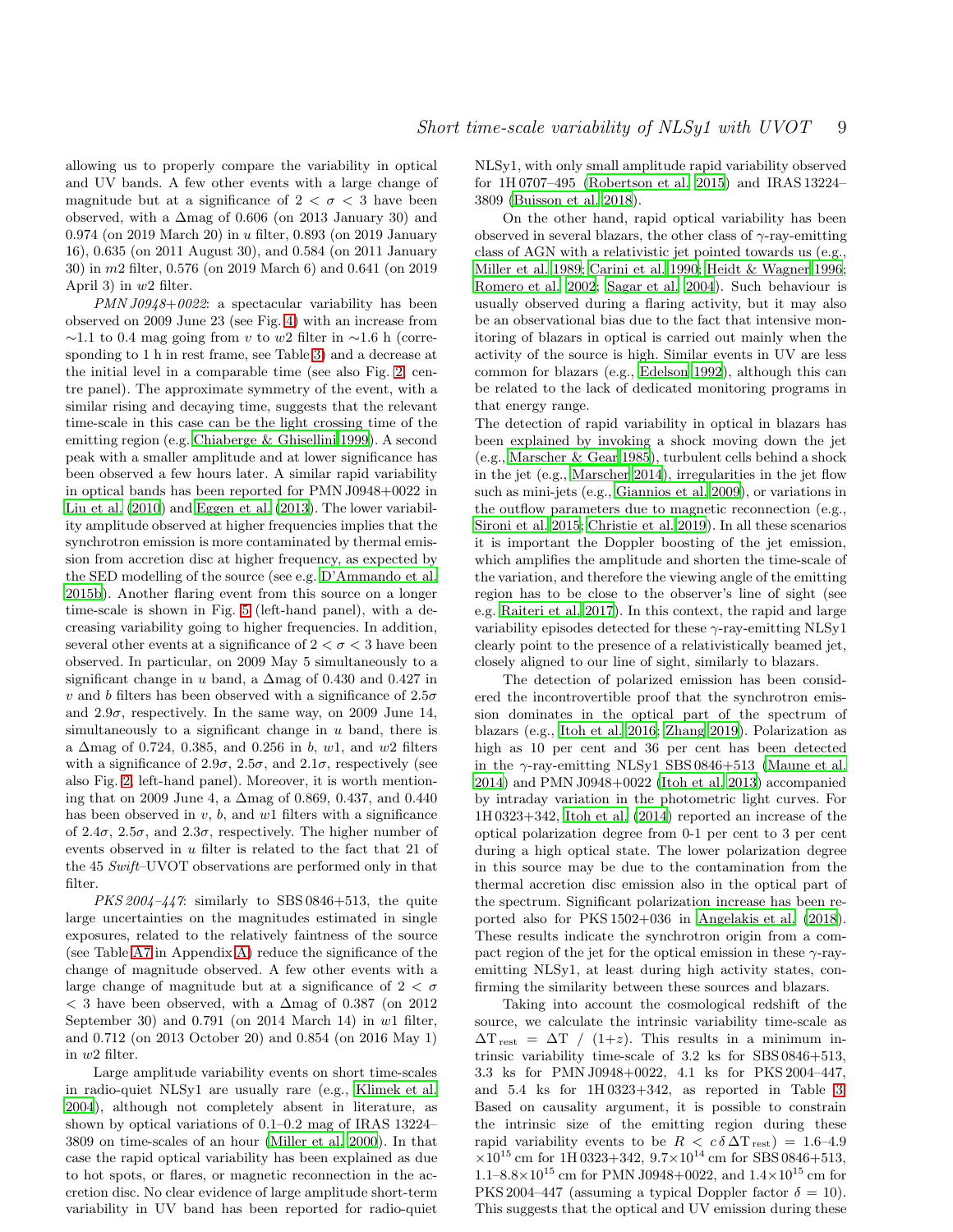events is produced in compact regions within the jet. It is worth mentioning that the orbital period of the Swift satellite is 5700 s, and usually one exposure per orbit in each filter has been collected with UVOT and during the same portion of the orbit, limiting the minimum time between two exposures collected with the same filter to 5–6 ks. Therefore, the observed variability time-scale estimated here may be an upper limit to the effective time-scale of the variation and the intrinsic size of the emitting region may be smaller.

The minimum intrinsic variability estimated by the optical and UV observations for these NLSy1 can be also connected to the event horizon light crossing time of their supermassive black hole as  $t_{lc} \sim r_g/c \sim GM_9/c^3 \sim 1.4 \times M_9 h$ , where  $r_g$  is the gravitational radius,  $M_9 = (M/10^9) M_{\odot}$  is the BH mass in solar masses, and  $c$  is the speed of light (e.g., [Begelman et al. 2008\)](#page-10-59). Assuming a BH mass of  $10^9$  $M_{\odot}$ , t<sub>lc</sub> ~ 1.4 h. Comparing this value to the minimum intrinsic variability time-scale obtained for these sources provides an upper limit to their BH mass, which is a debated issue for γ-ray-emitting NLSy1 (see [D'Ammando](#page-10-16) [2019](#page-10-16), for a detailed discussion). In particular, we obtain an upper limit of  $1.1\times10^9$  M<sub>☉</sub> for 1H 0323+342,  $6.4\times10^8$  M<sub>☉</sub> for SBS 0846+513,  $6.6 \times 10^8$  M<sub>☉</sub> for PMN J0948+0022, and  $8.2\times10^8$  M<sub>☉</sub> for PKS 2004–447. A more dense short-term monitoring with more than one exposure per filter within the same orbit with Swift will be important to set tighter constraints to the minimum variability time-scale and therefore to the size of the emitting region and the BH mass of these objects.

#### <span id="page-9-0"></span>4 SUMMARY

We have performed the first systematic analysis of single exposures of all optical and UV observations carried out by Swift–UVOT available up to 2019 April of six  $\gamma$ -ray-emitting NLSy1. Our main results are summarized below.

1. Significant ( $> 3\sigma$ ) magnitude changes have been observed on hours time-scale for  $1H\,0323+342$ , SBS  $0846+513$ , PMN J0948+0022, and PKS 2004–447 in 18 observations for a total of 34 events in different filters. After removing exposures affected by the 'sss' issue, there are 205 UVOT observations with multiple exposures at least in one filter in the same epoch. Rapid variability has been observed in ∼9 per cent of the Swift–UVOT observations, with a percentage of events detected of ∼3 per cent, ∼1.5 per cent, and  $∼12$  per cent for 1H 0323+342, SBS 0846+513, and PMN J0948+0022, respectively. Several other magnitude changes at a significance level  $2 < \sigma < 3$  have been observed. These events provide unambiguous evidence about the relativistically beamed synchrotron emission in these  $\gamma$ -ray-emitting NLSy1, similar to what is observed in blazars. During these events a higher amplitude of variability has been observed in the optical bands with respect to the UV ones, in agreement with a dominant contribution of the synchrotron emission.

2. We have detected for the first time rapid variability in optical on time-scale of ∼6 ks (∼4.1 ks in the rest frame) in PKS 2004–447, and for the first time rapid variability in UV on time-scale of ∼6 ks in 1H 0323+342 and PMN J0948+0022, corresponding to 5.4 and 3.4 ks in the rest frame, respectively.

3. For 1H 0323+342 and PMN J0948+0022, short-term

variability has been significantly detected in both optical and UV bands, at least one time for all six UVOT filters, except for the  $v$  filter in  $1H\,0323+342$ . A higher fractional flux change has been observed in PMN J0948+0022 with respect to 1H 0323+342. For PMN J0948+0022, the fractional flux change is higher in the optical filters than in the UV ones during these rapid variability events. For 1H 0323+342, the larger fractional flux changes have been observed in optical, where the jet emission should dominate, while a significant thermal emission from accretion disc is present in the UV part of the spectrum.

4. Notwithstanding SBS 0846+513 has shown the largest long-term variability amplitude in the optical and UV bands over the entire Swift monitoring, a change of magnitude has been significantly detected only in one observation. This is mainly due to the fact that the source is quite faint, therefore the uncertainties for the single exposures are relatively large, reducing the significance of the variations. On the contrary, for the brightest object in optical and UV, 1H 0323+342, although it did not show an extreme variability amplitude in the period studied, several episodes of short-term variability have been identified in both optical and UV bands.

5. For PKS 1502+036 and FBQS J1644+2619 no significant variability has been detected on hours time-scale. This can be related to the small number of Swift observations available for these sources but also to the faintness of PKS 1502+036 and the low activity of FBQS J1644+2619 in the period studied here.

6. Short variability time-scales can be used to extrapolate the size of the emitting region. The shortest variability time-scale observed in optical or UV for 1H 0323+342, SBS 0846+513, PMN J0948+0022, and PKS 2004-447 (assuming a Doppler factor  $\delta = 10$ ) gives a lower limit on the size of emission region of  $R < 1.6 \times 10^{15}$ ,  $9.7 \times 10^{14}$ ,  $1.1 \times 10^{15}$ , and  $1.4\times10^{15}$  cm, respectively. This is an indication that the optical and UV emission during these events is produced in compact regions within the jet.

7. A remarkable variability has been observed for PMN J0948+0022 on 2009 June 23 with an increase from 1.1 to 0.4 mag going from v to w2 filter in  $\sim$ 1.6 h and a decrease at the initial level in a comparable time. The higher variability amplitude observed at lower frequencies suggests that the synchrotron emission is more contaminated by thermal emission from accretion disc at higher frequencies.

Swift–UVOT observations can be important for studying short-term variability in  $\gamma$ -ray-emitting NLSy1. From this first systematic analysis of six objects seems to emerge that an important factor for detecting rapid changes of magnitude is the average brightness of the target. In fact, the two sources for which the largest number of events have been detected are 1H 0323+342 and PMN J0948+0022, the brightest sources in the sample. This is directly related to the uncertainties obtained for single images, with large uncertainties reducing the significance of the detection, even if the change of magnitude is large. Such a kind of studies can be applied also to blazars, the other class of jetted AGN seen at a small angle to our line of sight. This will allow us to compare the properties of these two classes of  $\gamma$ -ray-emitting AGN in terms of rapid variability observed in optical and UV bands.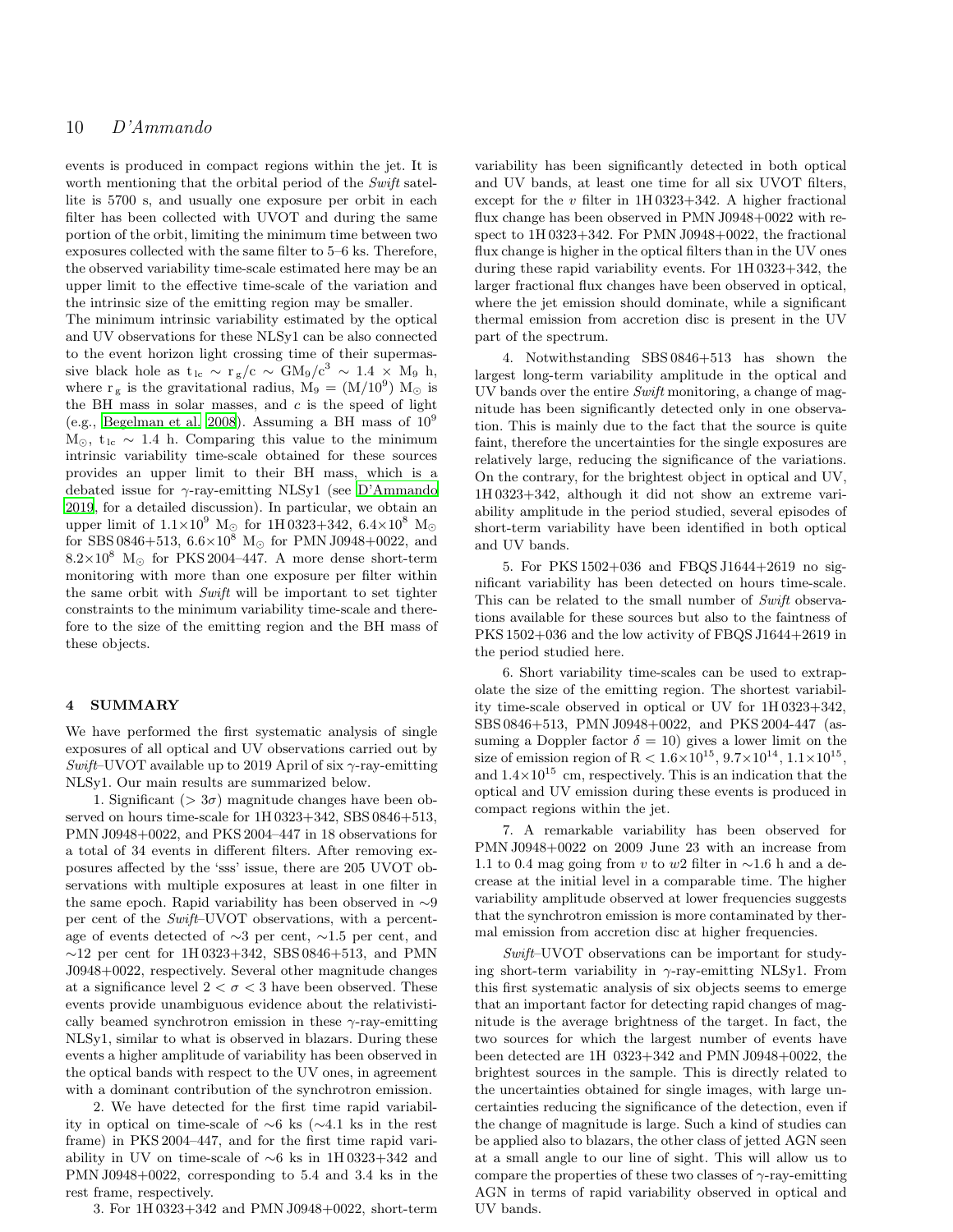#### ACKNOWLEDGEMENTS

FD thanks the Swift team for making these observations possible, the duty scientists, and science planners. This research has made use of the XRT Data Analysis Software (XRT-DAS). This work made use of data supplied by the UK Swift Science Data Centre at the University of Leicester. This research has made use of data obtained through the High Energy Astrophysics Science Archive Research Center Online Service, provided by the NASA/Goddard Space Flight Center. This research has made use of the NASA/IPAC Extragalactic Database (NED), which is operated by the Jet Propulsion Laboratory, California Institute of Technology, under contract with the National Aeronautics and Space Administration. Part of this work is based on archival data, software or online services provided by the Space Science Data Center - ASI. FD thanks the anonymous referee for constructive comments and suggestions.

#### DATA AVAILABILITY

The data underlying this article are available in Swift Archive Download Portal at the UK Swift Science Data Centre (https://www.swift.ac.uk/swift portal/).

#### REFERENCES

- <span id="page-10-6"></span>Abdo, A. A., et al. 2009, ApJ, 707, L142
- <span id="page-10-10"></span>Abdollahi, S., et al. 2020, ApJS, 247, 33
- <span id="page-10-9"></span>Ajello, M., et al. 2020, ApJ, 892, 105
- <span id="page-10-58"></span>Angelakis, E., Kiehlmann, S., Myserlis, I., Blinov, D., Eggen, J., Itoh, R., Marchili, N., Zensus, J. A. 2018, A&A, 618, A92
- <span id="page-10-59"></span>Begelman M. C., Fabian A. C., Rees J. M. 2008, MNRAS, 384, L19
- <span id="page-10-29"></span>Breeveld, A. A., et al. 2010, MNRAS, 406, 1687
- <span id="page-10-43"></span>Buisson, D. J. K., et al. 2018, MNRAS, 475, 2306
- <span id="page-10-36"></span>Cardelli, J. A., Clayton, G. C., Mathis, J. S. 1989, ApJ, 345, 245
- <span id="page-10-45"></span>Carini, M. T., Miller, H. R., Goodrich, B. D. 1990, AJ, 100,..347
- <span id="page-10-38"></span>Chiaberge, M, Ghisellini, G. 1999, MNRAS, 306, 551
- <span id="page-10-54"></span>Christie, I. M., Petropoulou, M., Sironi, L., Giannios, D. 2019, MNRAS, 482, 65
- <span id="page-10-31"></span>D'Ammando, F., et al. 2011, A&A, 529A, 145
- <span id="page-10-7"></span>D'Ammando, F., et al. 2012, MNRAS, MNRAS, 426, 317
- <span id="page-10-33"></span>D'Ammando, F., et al. 2013, MNRAS, 436, 191
- <span id="page-10-8"></span>D'Ammando, F., Orienti, M., Larsson, J. , Giroletti, M. 2015a, MNRAS, 452, 520
- <span id="page-10-37"></span>D'Ammando, F., et al. 2015b, MNRAS, 446, 2456
- <span id="page-10-15"></span>D'Ammando, F., Orienti, M., Finke, J., Larsson, J., Giro-
- letti, M., Raiteri, C. 2016, Galaxies, 4, 11
- <span id="page-10-16"></span>D'Ammando, F. 2019, Galaxies, 7, 87
- <span id="page-10-17"></span>D'Ammando, F. 2020, MNRAS, 496, 2213
- <span id="page-10-49"></span>Edelson, R. 1992, ApJ, 401, 516
- <span id="page-10-39"></span>Eggen, J. R., Miller, H., R., Maune, J. D. 2013, ApJ, 773, 85
- <span id="page-10-14"></span>Foschini, L., et al. 2015, A&A, 575A, 13
- <span id="page-10-27"></span>Gehrels, N., et al. 2004, ApJ, 611, 1005
- <span id="page-10-52"></span>Giannios, D., Uzdensky, D. A., Begelman, M. C. 2009, MN-RAS, 395L, 29

<span id="page-10-12"></span>Grupe, D. 2004, ApJ, 127, 1799

- <span id="page-10-23"></span>Itoh, R., et al. 2013, ApJ, 775, L26
- <span id="page-10-18"></span>Itoh, R., et al. 2014, PASJ, 66, 108
- <span id="page-10-56"></span>Itoh, R., et al. 2016, ApJ, 833, 77
- <span id="page-10-13"></span>Järvelä, E., Berton, M., Ciroi, S., Congiu, E., Lähteenmäki, A., Di Mille, F. 2020, A&A, 636L, 12
- <span id="page-10-4"></span>Jiang, L., Fan, X., Ivezic, Z., Richards, G. T., Schneider,
- D. P., Strauss, M. A., Kelly, B. 2007, ApJ, 656, 680
- <span id="page-10-46"></span>Heidt, J., Wagner, S. J. 1996, A&A, 305, 42
- <span id="page-10-5"></span>Kellermann, K. I., Condon, J. J., Kimball, A. E., Perley, R. A., Ivezic, Z. 2016, ApJ, 831, 168
- <span id="page-10-40"></span>Klimek, E. S., Gaskell, C. M., Hedrick, C. H. 2004, ApJ, 609, 69
- <span id="page-10-1"></span>Komossa, S., Voges, W., Xu, D., Mathur, S., Adorf, H.,
- Lemson, G., Duschl, W. J., Grupe, D. 2006, AJ, 132, 531
- <span id="page-10-22"></span>Liu, H., Wang, J., Mao, Y., Wei, J. 2010, ApJ, 715, L113
- <span id="page-10-50"></span>Marscher, A. P., Gear, W. K. 1985, ApJ, 298, 114
- <span id="page-10-51"></span>Marscher, A. P. 2014, ApJ, 780, 87
- <span id="page-10-24"></span>Maune, J. D., Miller, H. R., Eggen, J. R. 2013, ApJ, 762, 124
- <span id="page-10-20"></span>Maune, J. D., Eggen, J. R., Miller, H. R., Marshall, K., Readhead, A. C. S., Hovatta, T., King, O. 2014, ApJ, 794, 93
- <span id="page-10-44"></span>Miller, H. R., Carini M. T., Goodrich B. D. 1989, Nature, 337, 627
- <span id="page-10-41"></span>Miller, H. R., Ferrara, E. C., McFarland, J. P., Wilson, J. W., Daya, A. B., Fried, R. E. 2000, New Astron. Rev., 44, 539
- <span id="page-10-19"></span>Ojha, V., Krishna, G., Chand, H. 2019, MNRAS, 483, 3036
- <span id="page-10-25"></span>Ojha, V., Chand, H, Krishna, G., Mishra, S., Chand, K. 2020, MNRAS, 493, 3642
- <span id="page-10-34"></span>Orienti, M., D'Ammando, F., Larsson, J., Finke, J., Giroletti, M., Dallacasa, D., Isacsson, T., Stoby Hoglund, J. 2015, MNRAS, 453, 4037
- <span id="page-10-21"></span>Paliya, V. S., & Stalin, C. S. 2016, ApJ, 820, 52
- <span id="page-10-11"></span>Peterson, B. M., et al. 2000, ApJ, 542, 161
- <span id="page-10-0"></span>Pogge, R. W. 2000, New Astron. Rev., 44, 381
- <span id="page-10-28"></span>Poole, T. S., et al. 2008, MNRAS, 383, 627
- <span id="page-10-32"></span>Raiteri, C. M., et al. 2012, A&A, 545A, 48
- <span id="page-10-55"></span>Raiteri, C. M., et al. 2017, Nature, 552, 374
- <span id="page-10-3"></span>Rakshit, S., Stalin, C. S., Chand, H., Zhang, X.-G. 2017, ApJS, 229, 39
- <span id="page-10-42"></span>Robertson, D. R. S., Gallo, L. C., Zoghbi, A., Fabian, A. C. 2015, MNRAS, 453, 3455
- <span id="page-10-47"></span>Romero, G. E., Cellone, S. A., Combi, J. A., Andruchow, I. 2002, A&A, 390, 431
- <span id="page-10-26"></span>Roming, P. W. A., et al. 2005, Space Sci. Rev., 120, 95
- <span id="page-10-48"></span>Sagar, R., Stalin, C. S., Gopal-Krishna, Wiita, P. J. 2004, MNRAS, 348, 176
- <span id="page-10-35"></span>Schlafly, E. F. & Finkbeiner, D. P. 2011, ApJ, 737, 103
- <span id="page-10-53"></span>Sironi, L., Petropoulou, M., Giannios, D. 2015, MNRAS, 450, 183
- <span id="page-10-30"></span>Vanden Berk, D. E., et al. 2004, ApJ, 601, 692
- <span id="page-10-57"></span>Zhang, H. 2019, Galaxies, 2019, 7, 85
- <span id="page-10-2"></span>Zhou, H.-Y., Wang, T.-G., Yuan, W., Lu, H., Dong, X., Wang, J., Lu, Y. 2006, ApJ, 166, 128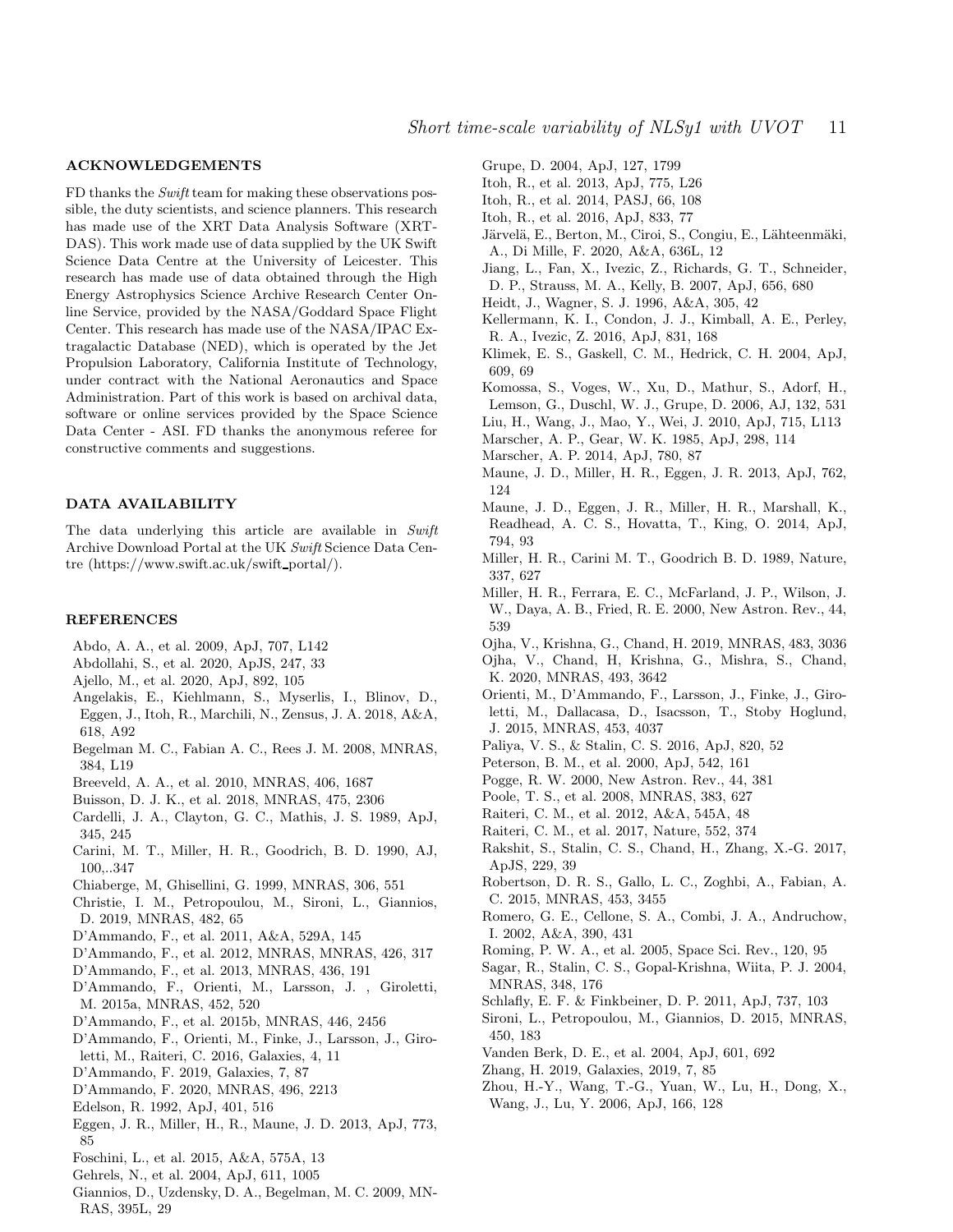#### <span id="page-11-0"></span>APPENDIX A: SWIFT–UVOT SUMMED IMAGES RESULTS

For each epoch, we processed the images obtained by summing the exposures with the same filter in the same epoch with the task uvotimsum and then aperture photometry was performed with the task uvotsource. All images are aspect corrected to ensure that individual exposures are summed without offsets<sup>[5](#page-11-1)</sup>. We extracted source counts from a circular region of 5 arcsec radius centred on the source, while background counts were derived from a circular region with 20 arcsec radius in a nearby source-free region. The observed magnitude obtained for the six sources are reported in Tables [A1](#page-12-0)[–A6.](#page-17-2) Values in italics refer to epochs in which multiple exposures with the same filter at the same epoch are available.

<span id="page-11-1"></span>The average magnitudes in each UVOT filter for all sources are reported in Table [A7.](#page-17-1) We have also calculated the longterm variability amplitude (V<sub>amp, LT</sub>) for each filter, where V<sub>amp, LT</sub> is calculated as the ratio of maximum to minimum flux as  $F_{\text{max}}/F_{\text{min}} = 2.581164^{\Delta \text{ mag}_{\text{max}}}$ , where  $\Delta \text{ mag}_{\text{max}} = \text{mag}_{\text{max}} - \text{mag}_{\text{min}}$ , and  $\text{mag}_{\text{max}}$  and  $\text{mag}_{\text{min}}$  are the maximum and minimum magnitude observed, respectively, over the entire Swift monitoring period.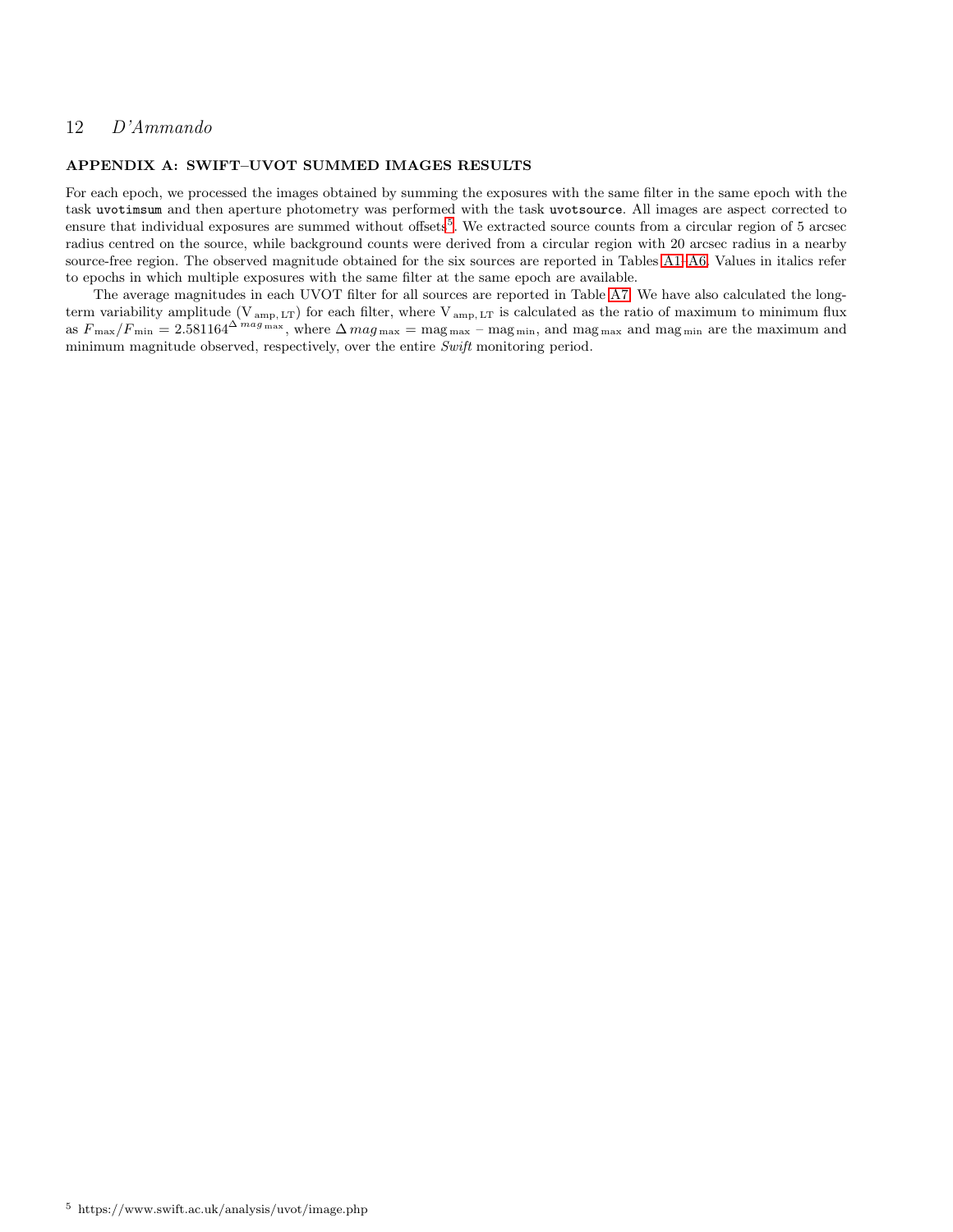<span id="page-12-0"></span>

| Date (UT)                  | MJD       | $\boldsymbol{v}$         | $\boldsymbol{b}$         | $\boldsymbol{u}$         | w1                                                                                   | m <sub>2</sub>           | w2                       |
|----------------------------|-----------|--------------------------|--------------------------|--------------------------|--------------------------------------------------------------------------------------|--------------------------|--------------------------|
| 2006-07-06                 | 53922     | $15.54 \pm 0.04$         | $16.11 \pm 0.07$         | $15.13 \pm 0.05$         | $15.33\,\pm\,0.05$                                                                   | $15.63 \pm 0.06$         | $15.57 \pm 0.07$         |
| 2006-07-09                 | 53925     |                          | $16.04 \pm 0.05$         | $15.08 \pm 0.05$         | $15.30 \pm 0.05$                                                                     |                          |                          |
| 2007-07-20                 | 54301     | $15.66 \pm 0.04$         | $16.23 \pm 0.05$         | $15.36 \pm 0.05$         | $15.61 \pm 0.06$                                                                     | $15.92 \pm 0.06$         | $15.82 \pm 0.05$         |
| 2007-11-04                 | 54410     | $15.72 \pm 0.05$         | $16.36 \pm 0.05$         | $15.58 \pm 0.06$         | $15.86 \pm 0.07$                                                                     | $16.23 \pm 0.08$         | $16.09 \pm 0.06$         |
| 2007-11-11                 | 54417     | $15.82 \pm 0.05$         | $16.41 \pm 0.05$         | $15.56 \pm 0.05$         | $15.79 \pm 0.06$                                                                     | $16.11 \pm 0.08$         | $15.98 \pm 0.06$         |
| 2007-11-25                 | 54429     | $15.80 \pm 0.05$         | $16.34 \pm 0.05$         | $15.54 \pm 0.05$         | $15.84 \pm 0.06$                                                                     | $16.21 \pm 0.07$         | $16.06 \pm 0.06$         |
| 2007-12-01                 | 54435     | $15.81 \pm 0.05$         | $16.36 \pm 0.05$         | $15.53 \pm 0.05$         | $15.84 \pm 0.04$                                                                     | $16.10 \pm 0.07$         | $16.01 \pm 0.06$         |
| 2007-12-06                 | 54440     | $15.79 \pm 0.04$         | $16.33 \pm 0.05$         | $15.55 \pm 0.05$         | $15.79 \pm 0.06$                                                                     | $16.08 \pm 0.06$         | $16.04 \pm 0.06$         |
| 2007-12-15                 | 54449     | $15.75 \pm 0.05$         | $16.40 \pm 0.05$         | $15.56 \pm 0.05$         | $15.76 \pm 0.06$                                                                     | $16.11 \pm 0.07$         | $15.95 \pm 0.03$         |
| 2007-12-23                 | 54457     | $15.77 \pm 0.05$         | $16.39 \pm\,0.07$        | $15.48 \pm 0.05$         | $15.74 \pm 0.06$                                                                     | $16.01 \pm 0.07$         | $15.88 \pm 0.06$         |
| 2007-12-28                 | 54462     | $\overline{\phantom{m}}$ | $16.30 \pm 0.05$         | $15.46 \pm 0.05$         | $15.67 \pm 0.06$                                                                     | $\overline{\phantom{m}}$ | $15.80 \pm 0.06$         |
| 2008-01-04                 | 54469     | $15.76 \pm 0.05$         | $16.31 \pm 0.05$         | $15.48 \pm 0.05$         | $15.70 \pm 0.06$                                                                     | $15.98 \pm 0.07$         | $15.89 \pm 0.06$         |
| 2008-01-14                 | 54479     | $15.67 \pm 0.05$         | $16.24 \pm 0.05$         | $15.37 \pm 0.05$         | $15.58 \pm 0.06$                                                                     | $15.88 \pm 0.07$         | $15.71 \pm 0.06$         |
| 2008-11-16                 | 54786     | $15.74 \pm 0.04$         | $16.31 \pm 0.04$         | $15.52 \pm 0.05$         | $15.83 \pm 0.06$                                                                     | $16.22 \pm 0.06$         | $16.07 \pm 0.06$         |
| 2009-07-24                 | 55036     | $15.54 \pm 0.05$         | $16.15 \pm 0.05$         | $15.21 \pm 0.05$         | $15.49 \pm 0.06$                                                                     | $15.80 \pm 0.06$         | $15.66 \pm 0.06$         |
| 2009-07-27                 | 55040     | $15.54 \pm 0.05$         | $16.18 \pm 0.05$         | $15.28 \pm 0.05$         | $15.55 \pm 0.06$                                                                     | $15.89 \pm 0.07$         | $15.75 \pm 0.06$         |
| 2009-07-30                 | 55043     | $15.59 \pm 0.05$         | $16.15 \pm 0.05$         | $15.22 \pm 0.05$         | $15.52 \pm 0.06$                                                                     | $15.82 \pm 0.07$         | $15.72 \pm 0.06$         |
| 2009-08-02                 | 55045     | $15.63 \pm 0.05$         | $16.17 \pm 0.05$         | $15.29 \pm 0.07$         | $15.51 \pm 0.06$                                                                     | $15.85 \pm 0.07$         | $15.70 \pm 0.06$         |
| 2009-08-05                 | 55048     | $15.69 \pm 0.05$         | $16.17 \pm 0.05$         | $15.29 \pm 0.05$         | $15.54 \pm 0.06$                                                                     | $15.88 \pm 0.07$         | $15.79 \pm 0.06$         |
| 2009-08-08                 | 55051     | $15.68 \pm 0.05$         | $16.22 \pm 0.05$         | $15.36 \pm 0.05$         | $15.66 \pm 0.06$                                                                     | $15.95 \pm 0.07$         | $15.89 \pm 0.06$         |
| 2010-10-28                 | 55497     | $15.57 \pm 0.05$         | $16.08 \pm 0.05$         | $15.20 \pm 0.05$         | $15.48 \pm 0.06$                                                                     | $15.82 \pm 0.07$         | $15.73 \pm 0.06$         |
| 2010-10-29                 | 55498     | $15.64 \pm 0.05$         | $16.13 \pm 0.05$         | $15.27 \pm 0.05$         | $15.59 \pm 0.06$                                                                     | $15.96 \pm 0.07$         | $15.94 \pm 0.06$         |
| 2010-10-30                 | 55499     | $15.58\,\pm\,0.05$       | $16.08 \pm 0.05$         | $15.24 \pm 0.05$         | $15.51 \pm 0.06$                                                                     | $15.78 \pm 0.07$         | $15.71 \pm 0.06$         |
| 2010-10-31                 | 55500     | $15.64 \pm 0.04$         | $\overline{\phantom{0}}$ |                          | $\qquad \qquad -$                                                                    | $\overline{\phantom{0}}$ | $15.74 \pm 0.06$         |
| 2010-11-02                 | 55502     | $15.64 \pm 0.05$         | $16.17 \pm 0.05$         | $15.27 \pm 0.05$         | $15.53 \pm 0.06$                                                                     | $15.85 \pm 0.06$         | $15.75 \pm 0.06$         |
| 2010-11-03                 | 55503     | $15.66 \pm 0.04$         | $\overline{\phantom{0}}$ |                          |                                                                                      | $\qquad \qquad -$        | $15.77 \pm 0.06$         |
| 2010-11-04                 | 55504     | $15.68 \pm 0.04$         |                          |                          |                                                                                      |                          | $15.78 \pm 0.06$         |
| 2010-11-05                 | 55505     | $15.74 \pm 0.04$         | $\overline{\phantom{0}}$ |                          |                                                                                      |                          | $15.85 \pm 0.06$         |
| 2010-11-06                 | 55506     | $15.70 \pm 0.04$         | $\overline{\phantom{0}}$ |                          |                                                                                      |                          | $15.90 \pm 0.06$         |
| 2010-11-07                 | 55507     | $15.69 \pm 0.05$         | $16.14 \pm 0.05$         | $15.64 \pm 0.05$         | $15.64 \pm 0.06$                                                                     | $16.11 \pm 0.07$         | $15.96 \pm 0.06$         |
| 2010-11-08                 | 55508     | $15.68 \pm 0.04$         |                          |                          |                                                                                      |                          | $15.83 \pm 0.06$         |
| 2010-11-09                 | 55509     | $15.68 \pm 0.04$         | —                        |                          |                                                                                      |                          | $15.75 \pm 0.06$         |
| 2010-11-10                 | 55510     | $15.73 \pm 0.04$         |                          |                          |                                                                                      | $\equiv$                 | $15.85 \pm 0.06$         |
| 2010-11-11                 | 55511     | $15.65 \pm 0.04$         |                          |                          |                                                                                      |                          | $15.65 \pm 0.06$         |
| 2010-11-12                 | 55512     | $15.61 \pm 0.05$         | $16.16 \pm 0.05$         | $15.26 \pm 0.05$         | $15.52 \pm 0.06$                                                                     | $15.84\,\pm\,0.07$       | $15.65 \pm 0.06$         |
| 2010-11-13                 | 55513     | $15.65 \pm 0.04$         | $\qquad \qquad -$        |                          |                                                                                      |                          | $15.65 \pm 0.06$         |
| 2010-11-14                 | 55514     | $15.60 \pm 0.04$         |                          |                          |                                                                                      |                          | $15.66 \pm 0.06$         |
| 2010-11-15                 | 55515     | $15.66 \pm 0.04$         |                          |                          |                                                                                      |                          | $15.66 \pm 0.06$         |
| 2010-11-16                 | 55516     | $15.55 \pm 0.04$         | $\overline{\phantom{m}}$ |                          |                                                                                      |                          | $15.65 \pm 0.06$         |
| 2010-11-17                 | 55517     | $15.61 \pm 0.05$         | $16.09 \pm 0.05$         | $15.28 \pm 0.05$         | $15.50 \pm 0.06$                                                                     | $15.78 \pm 0.07$         | $15.67 \pm 0.06$         |
| 2010-11-18                 | 55518     | $15.67 \pm 0.04$         |                          |                          |                                                                                      |                          | $15.65 \pm 0.06$         |
| 2010-11-19                 | 55519     | $15.66 \pm 0.04$         | $\overline{\phantom{m}}$ |                          |                                                                                      |                          | $15.84 \pm 0.06$         |
| 2010-11-23                 | 55523     | $15.65 \pm 0.05$         | $16.11 \pm 0.05$         | $15.27 \pm 0.05$         | $15.48 \pm 0.06$                                                                     | $15.71 \pm 0.07$         | $15.63 \pm 0.06$         |
| $2010\hbox{-}11\hbox{-}24$ | $55524\,$ |                          |                          |                          | $15.64 \pm 0.05$ $16.18 \pm 0.05$ $15.24 \pm 0.05$ $15.46 \pm 0.06$ $15.74 \pm 0.07$ |                          | $15.62\,\pm\,0.06$       |
| 2010-11-25                 | 55525     | $15.59 \pm 0.05$         | $16.09 \pm 0.05$         | $15.20 \pm 0.05$         | $15.37 \pm 0.06$                                                                     | $15.64 \pm 0.06$         | $15.54 \pm 0.06$         |
| 2010-11-26                 | 55526     | $15.66 \pm 0.04$         | $\overline{\phantom{0}}$ | —                        | —                                                                                    |                          | $15.64 \pm 0.05$         |
| $2010\hbox{-}11\hbox{-}27$ | 55527     | $15.72 \pm 0.04$         | —                        |                          |                                                                                      |                          | $15.98 \pm 0.06$         |
| 2010-11-28                 | 55528     | $15.64 \pm 0.04$         | $\qquad \qquad -$        |                          |                                                                                      |                          | $15.64 \pm 0.05$         |
| 2010-11-29                 | 55529     | $15.59 \pm 0.04$         |                          |                          |                                                                                      | $\qquad \qquad -$        | $15.59 \pm 0.05$         |
| 2010-11-30                 | 55530     | $15.64 \pm 0.05$         | $16.11\,\pm\,0.05$       | $15.21 \pm 0.05$         | $15.46 \pm 0.06$                                                                     | $15.76 \pm 0.06$         | $15.70 \pm 0.06$         |
| 2011-07-06                 | 55748     | $15.60\,\pm\,0.06$       | $16.15 \pm 0.06$         | $15.18 \pm 0.06$         | $15.44 \pm 0.07$                                                                     | $15.74 \pm 0.07$         | $15.60 \pm 0.06$         |
| 2011-07-07                 | 55749     | $15.60 \pm 0.06$         | $16.06 \pm 0.05$         | $15.21 \pm 0.05$         | $15.35 \pm 0.06$                                                                     | $15.72 \pm 0.07$         | $15.58 \pm 0.06$         |
| 2011-09-04                 | 55808     | $15.67\,\pm\,0.06$       | $16.17\,\pm\,0.06$       | $15.22 \pm 0.05$         | $15.48 \pm 0.07$                                                                     | $15.78 \pm 0.08$         | $15.64 \pm 0.06$         |
| 2011-10-03                 | 55837     | $15.65\,\pm\,0.06$       | $16.15 \pm 0.06$         | $15.25 \pm 0.06$         | $15.44 \pm 0.07$                                                                     | $15.84\,\pm\,0.08$       | $15.69 \pm 0.06$         |
| 2011-10-07                 | 55841     | $15.54\,\pm\,0.06$       | $16.11 \pm 0.06$         | $15.19 \pm 0.06$         | $15.39\,\pm\,0.07$                                                                   | $15.68 \pm 0.07$         | $15.59 \pm 0.06$         |
| 2011-11-05                 | 55870     | $15.71 \pm 0.07$         | $16.14 \pm 0.06$         | $15.36 \pm 0.06$         | $15.62 \pm 0.07$                                                                     | $15.88 \pm 0.06$         | $15.73 \pm 0.07$         |
| 2011-12-04                 | 55899     | $\overline{\phantom{m}}$ | $\overline{\phantom{m}}$ | $15.51\,\pm\,0.07$       | $15.69 \pm 0.07$                                                                     | $\overline{\phantom{m}}$ |                          |
| 2011-12-07                 | 55902     | $15.73 \pm 0.09$         | $16.40 \pm 0.08$         | $15.54 \pm 0.08$         | $15.76 \pm 0.09$                                                                     | $16.07 \pm 0.06$         | $15.99 \pm 0.08$         |
| 2011-12-28                 | 55923     | $15.84 \pm 0.06$         | $16.39 \pm 0.06$         | $15.56 \pm 0.06$         | $15.78 \pm 0.07$                                                                     | $16.05 \pm 0.07$         | $15.96 \pm 0.06$         |
| 2012-01-02                 | 55928     | $15.83 \pm 0.09$         | $\overline{\phantom{m}}$ | $\overline{\phantom{m}}$ | $15.75 \pm 0.04$                                                                     | $\overline{\phantom{m}}$ | $\overline{\phantom{m}}$ |

Table A1. Observed magnitude of 1H 0323+324 obtained by Swift–UVOT.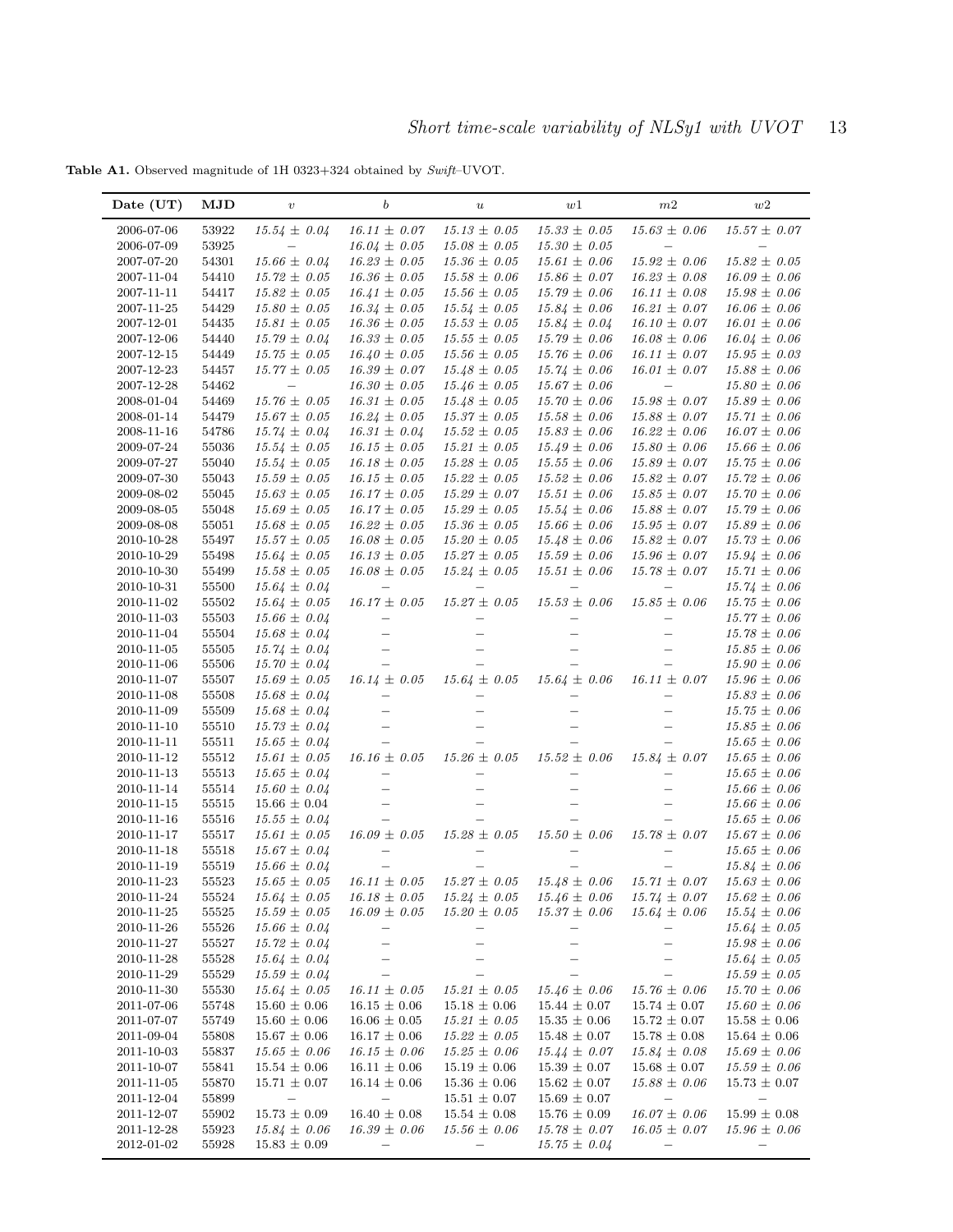| Date (UT)                  | $_{\rm MJD}$   | $\boldsymbol{v}$                      | $\boldsymbol{b}$                      | $\boldsymbol{u}$                             | w1                                                                                   | m2                                     | w2                                   |
|----------------------------|----------------|---------------------------------------|---------------------------------------|----------------------------------------------|--------------------------------------------------------------------------------------|----------------------------------------|--------------------------------------|
| 2012-01-30                 | 55956          | $15.65 \pm 0.07$                      | $16.26 \pm 0.05$                      | $15.38 \pm 0.05$                             | $15.66 \pm 0.07$                                                                     | $15.92 \pm 0.09$                       | $15.97 \pm 0.07$                     |
| $2012 - 03 - 03$           | 55989          | $15.85\,\pm\,0.06$                    | $16.48 \pm 0.06$                      | $15.65 \pm 0.06$                             | $15.90 \pm 0.07$                                                                     | $16.30 \pm 0.08$                       | $16.22 \pm 0.07$                     |
| 2013-01-13                 | 56305          | $15.77 \pm 0.05$                      | $16.33 \pm 0.05$                      | $15.50 \pm 0.05$                             | $15.75 \pm 0.06$                                                                     | $16.13 \pm 0.07$                       | $15.99 \pm 0.06$                     |
| 2013-01-14                 | 56306          | $15.69 \pm 0.05$                      | $16.38 \pm 0.05$                      | $15.47 \pm 0.05$                             | $15.73 \pm 0.06$                                                                     | $16.02 \pm 0.07$                       | $15.94 \pm 0.06$                     |
| 2013-01-15                 | 56307          | $15.73 \pm 0.05$                      | $16.32 \pm 0.05$                      | $15.46 \pm 0.05$                             | $15.72 \pm 0.06$                                                                     | $16.00 \pm 0.06$                       | $15.93 \pm 0.06$                     |
| 2013-02-15                 | 56338          | $15.81 \pm 0.05$                      | $16.33 \pm 0.05$                      | $15.51 \pm 0.05$                             | $15.78 \pm 0.06$                                                                     | $16.14 \pm 0.07$                       | $16.07 \pm 0.06$                     |
| 2013-02-15                 | 56338          | $15.82 \pm 0.05$                      | $16.38 \pm 0.05$                      | $15.55 \pm 0.05$                             | $15.83 \pm 0.06$                                                                     | $16.20 \pm 0.07$                       | $16.09 \pm 0.06$                     |
| 2013-03-02                 | 56353          | $15.70\,\pm\,0.07$                    | $16.09 \pm 0.05$                      | $15.33 \pm 0.05$                             | $15.67 \pm 0.06$                                                                     | $16.03 \pm 0.08$                       | $15.87 \pm 0.06$                     |
| 2013-03-05<br>2013-07-12   | 56356<br>56485 | $15.82 \pm 0.06$<br>$\qquad \qquad -$ | $16.38 \pm 0.05$<br>$\qquad \qquad -$ | $15.53 \pm 0.05$<br>$\overline{\phantom{0}}$ | $15.76 \pm 0.06$                                                                     | $16.05 \pm 0.08$                       | $15.91 \pm 0.06$<br>$15.67 \pm 0.05$ |
| $2013 - 07 - 16$           | 56489          | $15.49 \pm 0.06$                      | $16.02 \pm 0.06$                      | $15.16 \pm 0.06$                             | $15.35 \pm 0.06$                                                                     | $15.70 \pm 0.08$                       | $15.63 \pm 0.05$                     |
| 2013-07-18                 | 56491          | $15.54 \pm 0.05$                      | $16.14 \pm 0.05$                      | $15.25 \pm 0.05$                             | $15.48 \pm 0.06$                                                                     | $15.82 \pm 0.06$                       | $15.64 \pm 0.06$                     |
| 2013-07-19                 | 56492          | $15.51 \pm 0.04$                      | $15.95 \pm 0.05$                      | $15.13 \pm 0.05$                             | $15.36 \pm 0.06$                                                                     | $15.69 \pm 0.06$                       | $15.61 \pm 0.06$                     |
| 2013-07-19                 | 56492          | $15.53 \pm 0.04$                      | $16.02 \pm 0.05$                      | $15.18 \pm 0.05$                             | $15.44 \pm 0.06$                                                                     | $15.77 \pm 0.06$                       | $15.61 \pm 0.06$                     |
| 2013-08-19                 | 56523          | $15.67 \pm 0.05$                      | $16.18 \pm 0.05$                      | $15.26 \pm 0.05$                             | $15.52 \pm 0.06$                                                                     | $15.75 \pm 0.06$                       | $15.64 \pm 0.06$                     |
| 2013-08-20                 | 56524          | $15.59 \pm 0.05$                      | $16.13 \pm 0.05$                      | $15.26 \pm 0.05$                             | $15.41 \pm 0.06$                                                                     | $15.73 \pm 0.06$                       | $15.62 \pm 0.06$                     |
| 2013-08-21                 | 56525          | $15.69 \pm 0.05$                      | $16.11 \pm 0.05$                      | $15.24 \pm 0.05$                             | $15.46 \pm 0.06$                                                                     | $15.72 \pm 0.06$                       | $15.61 \pm 0.06$                     |
| 2013-08-30                 | 56534          | $15.52 \pm 0.04$                      | $16.06 \pm 0.05$                      | $15.16 \pm 0.05$                             | $15.47 \pm 0.06$                                                                     | $15.82 \pm 0.07$                       | $15.67 \pm 0.06$                     |
| 2013-09-06                 | 56541          | $15.58 \pm 0.05$                      | $16.04 \pm 0.05$                      | $15.12 \pm 0.05$                             | $15.34 \pm 0.06$                                                                     | $15.64 \pm 0.07$                       | $15.54 \pm 0.06$                     |
| 2013-09-13                 | 56548          | $15.47 \pm 0.05$                      | $15.97 \pm 0.05$                      | $15.08 \pm 0.05$                             | $15.24 \pm 0.06$                                                                     | $15.51 \pm 0.07$                       | $15.41 \pm 0.06$                     |
| 2013-09-20                 | 56555          | $15.46 \pm 0.05$                      | $15.96\,\pm\,0.05$                    | $15.03 \pm 0.05$                             | $15.32 \pm 0.06$                                                                     | $15.69 \pm 0.07$                       | $15.53 \pm 0.06$                     |
| 2013-09-27                 | 56562          | $15.51 \pm 0.06$                      | $16.05 \pm 0.05$                      | $15.14 \pm 0.05$                             | $15.36 \pm 0.07$                                                                     | $15.64 \pm 0.07$                       | $15.56 \pm 0.06$                     |
| 2013-10-02                 | 56567          | $15.58\,\pm\,0.06$                    | $16.08 \pm 0.06$                      | $15.14 \pm 0.06$                             | $15.47 \pm 0.07$                                                                     | $15.66\,\pm\,0.08$                     | $15.54 \pm 0.07$                     |
| 2014-12-10                 | 57001          | $15.50 \pm 0.05$                      | $16.05 \pm 0.05$                      | $15.16 \pm 0.05$                             | $15.41 \pm 0.06$                                                                     | $15.75 \pm 0.06$                       | $15.68 \pm 0.06$                     |
| 2014-12-12                 | 57003          | $15.61 \pm 0.05$                      | $16.16 \pm 0.05$                      | $15.23 \pm 0.05$                             | $15.50 \pm 0.06$                                                                     | $15.92 \pm 0.07$                       | $15.86 \pm 0.06$                     |
| 2015-08-02                 | 57236          | $15.68 \pm 0.05$                      | $16.21 \pm 0.05$                      | $15.40 \pm 0.05$                             | $15.59 \pm 0.06$                                                                     | $15.93 \pm 0.07$                       | $15.96 \pm 0.06$                     |
| 2015-08-05                 | 57239          | $15.68 \pm 0.05$                      | $16.26 \pm 0.05$                      | $15.40 \pm 0.05$                             | $15.62 \pm 0.06$                                                                     | $16.12 \pm 0.07$                       | $16.00 \pm 0.06$                     |
| 2015-08-11<br>2015-08-17   | 57245<br>57251 | $15.69 \pm 0.05$<br>$15.74 \pm 0.06$  | $16.22 \pm 0.05$<br>$16.24 \pm 0.06$  | $15.28 \pm 0.05$<br>$15.38 \pm 0.06$         | $15.52 \pm 0.06$<br>$15.63 \pm 0.07$                                                 | $15.82 \pm 0.07$<br>$16.01 \pm 0.08$   | $15.70 \pm 0.06$<br>$15.97 \pm 0.07$ |
| 2015-08-20                 | 57254          | $15.70 \pm 0.06$                      | $16.21 \pm 0.05$                      | $15.39 \pm 0.05$                             | $15.56 \pm 0.06$                                                                     | $15.94 \pm 0.08$                       | $15.83 \pm 0.06$                     |
| 2015-08-23                 | 57257          | $15.66 \pm 0.05$                      | $16.25 \pm 0.05$                      | $15.40 \pm 0.05$                             | $15.66 \pm 0.06$                                                                     | $15.95 \pm 0.07$                       | $15.94 \pm 0.06$                     |
| 2015-08-26                 | 57260          | $15.65 \pm 0.05$                      | $16.23 \pm 0.05$                      | $15.35 \pm 0.05$                             | $15.58 \pm 0.06$                                                                     | $15.93 \pm 0.07$                       | $15.90 \pm 0.06$                     |
| 2015-08-29                 | 57263          | $15.68 \pm 0.05$                      | $16.28 \pm 0.05$                      | $15.44 \pm 0.05$                             | $15.65 \pm 0.07$                                                                     | $16.03 \pm 0.07$                       | $15.98 \pm 0.06$                     |
| 2015-09-10                 | 57275          | $15.72 \pm 0.06$                      | $16.25 \pm 0.05$                      | $15.38 \pm 0.05$                             | $15.61 \pm 0.07$                                                                     | $15.91 \pm 0.10$                       | $15.85 \pm 0.06$                     |
| 2015-09-17                 | 57282          | $15.61 \pm 0.06$                      | $16.15 \pm 0.06$                      | $15.30 \pm 0.06$                             | $15.51 \pm 0.07$                                                                     | $15.79 \pm 0.08$                       | $15.71 \pm 0.06$                     |
| 2015-09-24                 | 57289          | $15.68 \pm 0.07$                      | $16.14 \pm 0.06$                      | $15.24 \pm 0.05$                             | $15.39 \pm 0.06$                                                                     | $15.65 \pm 0.08$                       | $15.56 \pm 0.07$                     |
| 2015-09-29                 | 57294          | $15.59 \pm 0.05$                      | $16.07 \pm 0.05$                      | $15.12 \pm 0.05$                             | $15.32 \pm 0.06$                                                                     | $15.61 \pm 0.07$                       | $15.47 \pm 0.06$                     |
| 2015-10-08                 | 57303          | $15.54 \pm 0.05$                      | $16.04 \pm 0.05$                      | $15.11 \pm 0.05$                             | $15.19 \pm 0.06$                                                                     | $15.58 \pm 0.07$                       | $15.43 \pm 0.06$                     |
| 2015-10-15                 | 57310          | $15.52 \pm 0.05$                      | $16.06 \pm 0.05$                      | $15.09 \pm 0.05$                             | $15.34 \pm 0.07$                                                                     | $15.68 \pm 0.17$                       | $15.60 \pm 0.06$                     |
| 2015-10-22                 | 57317          | $15.56 \pm 0.05$                      | $16.07\pm\,0.05$                      | $15.11 \pm 0.05$                             | $15.35 \pm 0.06$                                                                     | $15.67 \pm 0.07$                       | $15.54 \pm 0.06$                     |
| 2015-10-31                 | 57326          | $15.55 \pm 0.05$                      | $16.07 \pm 0.05$                      | $15.22 \pm 0.05$                             | $15.49 \pm 0.07$                                                                     | $15.83 \pm 0.06$                       | $15.78 \pm 0.06$                     |
| 2015-11-05                 | 57331          | $15.64 \pm 0.05$                      | $16.12 \pm 0.05$                      | $15.27 \pm 0.05$                             | $15.54 \pm 0.06$                                                                     | $15.91 \pm 0.07$                       | $15.85 \pm 0.06$                     |
| $2015 - 11 - 12$           | $57338\,$      |                                       |                                       |                                              | $15.57 \pm 0.05$ $16.12 \pm 0.05$ $15.16 \pm 0.05$ $15.45 \pm 0.06$ $15.78 \pm 0.07$ |                                        | $15.67\pm\,0.06$                     |
| 2015-11-19                 | 57345          | $15.66 \pm 0.06$                      | $16.13 \pm 0.05$                      | $15.30 \pm 0.05$                             | $15.46 \pm 0.07$                                                                     | $15.92 \pm 0.07$                       | $15.78 \pm 0.06$                     |
| $2015\hbox{-}11\hbox{-}26$ | 57352          | $15.58 \pm 0.05$                      | $16.17 \pm 0.05$                      | $15.31 \pm 0.05$                             | $15.49 \pm 0.07$                                                                     | $15.82 \pm 0.07$                       | $15.77 \pm 0.06$<br>$15.79 \pm 0.08$ |
| 2015-12-03<br>2015-12-08   | 57359<br>57364 | $15.66 \pm 0.08$<br>$15.57 \pm 0.09$  | $16.23 \pm 0.07$<br>$16.14 \pm 0.06$  | $15.26 \pm 0.07$<br>$15.32 \pm 0.05$         | $15.57\,\pm\,0.09$<br>$15.53 \pm 0.06$                                               | $15.89 \pm 0.10$<br>$15.88\,\pm\,0.13$ | $15.82\,\pm\,0.09$                   |
| 2015-12-10                 | 57366          | $\overline{\phantom{m}}$              | $-$ .                                 | $15.40 \pm 0.14$                             | $15.49 \pm 0.07$                                                                     | $\overline{\phantom{m}}$               | $\overline{\phantom{m}}$             |
| 2015-12-15                 | 57371          | $15.67 \pm 0.07$                      | $16.22 \pm 0.06$                      | $15.33 \pm 0.06$                             | $15.55 \pm 0.08$                                                                     | $16.01 \pm 0.12$                       | $15.74 \pm 0.06$                     |
| 2015-12-17                 | 57373          | $\overline{\phantom{m}}$              | $16.18 \pm 0.05$                      | $15.37 \pm 0.06$                             | $15.53 \pm 0.07$                                                                     | $\overline{\phantom{m}}$               | $15.74 \pm 0.08$                     |
| $2015 - 12 - 24$           | 57380          | $15.67 \pm 0.05$                      | $16.17 \pm 0.05$                      | $15.34 \pm 0.05$                             | $15.51 \pm 0.07$                                                                     | $15.88 \pm 0.07$                       | $15.81 \pm 0.06$                     |
| 2018-07-05                 | 58304          | $\overline{\phantom{0}}$              | $\qquad \qquad -$                     | $15.47 \pm 0.05$                             | $\hspace{0.1mm}-\hspace{0.1mm}$                                                      |                                        | $\qquad \qquad -$                    |
| 2018-07-12                 | 58311          | $\overline{\phantom{0}}$              |                                       | $\overline{\phantom{0}}$                     | $15.65 \pm 0.06$                                                                     | $\qquad \qquad -$                      | $\overline{\phantom{m}}$             |
| 2018-07-19                 | 58318          | $\overline{\phantom{0}}$              | $\overline{\phantom{0}}$              | —                                            | $\overline{\phantom{0}}$                                                             | $16.17 \pm 0.07$                       | $\overline{\phantom{m}}$             |
| 2018-07-26                 | 58325          | $\overline{\phantom{m}}$              | $\overline{\phantom{0}}$              | $\overline{\phantom{m}}$                     | $\overline{\phantom{m}}$                                                             | $\overline{\phantom{0}}$               | $15.96 \pm 0.06$                     |
| 2018-08-02                 | 58332          |                                       |                                       | $15.69 \pm 0.05$                             |                                                                                      |                                        |                                      |
| 2018-08-09                 | 58339          |                                       |                                       | $\overline{\phantom{0}}$                     | $15.59 \pm 0.06$                                                                     |                                        |                                      |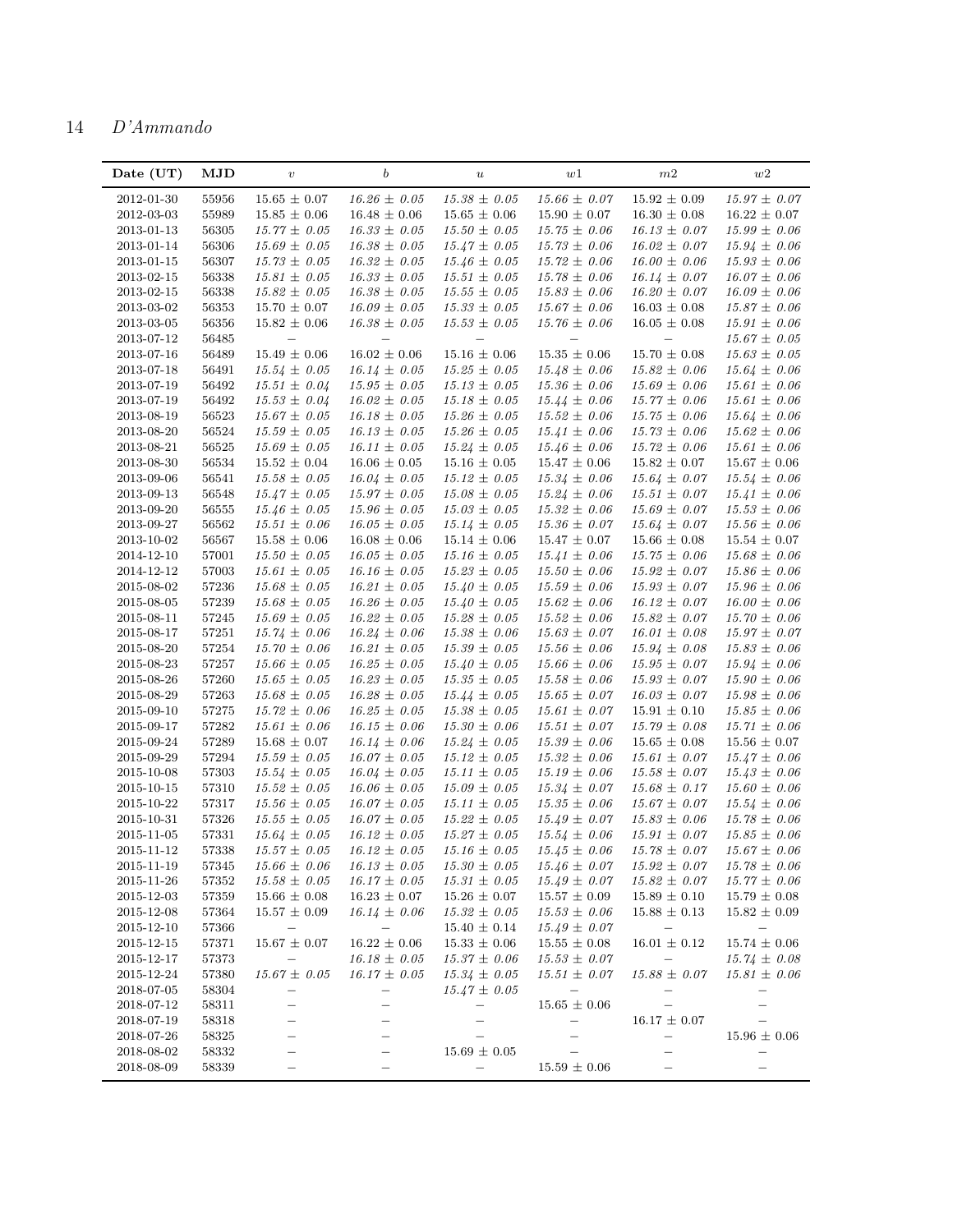| Date $(UT)$ | $_{\rm MJD}$ | $\boldsymbol{v}$             | $\boldsymbol{b}$ | $\boldsymbol{u}$ | w1               | m <sub>2</sub>   | w2               |
|-------------|--------------|------------------------------|------------------|------------------|------------------|------------------|------------------|
| 2018-08-16  | 58346        |                              |                  |                  |                  | $15.94 \pm 0.07$ |                  |
| 2018-08-23  | 58353        |                              |                  |                  |                  |                  | $15.77 \pm 0.06$ |
| 2018-08-30  | 58360        |                              |                  | $15.52 \pm 0.05$ |                  |                  |                  |
| 2018-09-06  | 58367        |                              |                  |                  | $15.65 \pm 0.06$ |                  |                  |
| 2018-09-13  | 58374        |                              |                  |                  |                  | $15.94 \pm 0.07$ |                  |
| 2018-09-20  | 58381        |                              |                  |                  |                  |                  | $15.89 \pm 0.06$ |
| 2018-09-27  | 58388        |                              |                  | $15.58 \pm 0.05$ |                  |                  |                  |
| 2018-10-04  | 58395        | $\overbrace{\qquad \qquad }$ |                  |                  | $15.69 \pm 0.06$ |                  |                  |
| 2018-10-11  | 58402        |                              |                  |                  |                  | $16.05 \pm 0.07$ |                  |
| 2018-10-18  | 58409        |                              |                  |                  |                  |                  | $15.91 \pm 0.06$ |
| 2018-10-25  | 58416        |                              |                  | $15.64 \pm 0.05$ |                  |                  |                  |
| 2018-11-01  | 58423        |                              |                  |                  | $15.63 \pm 0.06$ |                  |                  |
| 2018-11-08  | 58430        | $\overline{\phantom{0}}$     |                  |                  |                  | $16.08 \pm 0.07$ |                  |
| 2018-11-15  | 58437        |                              |                  |                  |                  |                  | $15.98 \pm 0.06$ |
| 2018-11-22  | 58444        |                              |                  | $15.57 \pm 0.05$ |                  |                  |                  |
| 2018-11-29  | 58451        |                              |                  |                  | $15.70 \pm 0.06$ |                  |                  |
| 2018-12-06  | 58458        |                              |                  |                  |                  | $16.11 \pm 0.07$ |                  |
| 2018-12-13  | 58455        |                              |                  |                  |                  |                  | $16.03 \pm 0.06$ |

 $\emph{Short time-scale variability of NLSy1 with UVOT} \quad \emph{15}$ 

Table A2. Observed magnitude of SBS 0846+513 obtained by Swift-UVOT.

| 2011-08-30<br>55803<br>$\overline{\phantom{m}}$ | $\overline{\phantom{m}}$<br>$19.67 \pm 0.20$ | $\overline{\phantom{0}}$ | $19.32 \pm 0.08$ |                          |                          |
|-------------------------------------------------|----------------------------------------------|--------------------------|------------------|--------------------------|--------------------------|
|                                                 |                                              |                          |                  | $\overline{\phantom{m}}$ | $\overline{\phantom{m}}$ |
| 2011-09-15<br>55819<br>$18.78 \pm 0.23$         |                                              | $19.09 \pm 0.16$         | $19.21 \pm 0.15$ | $19.39 \pm 0.16$         | $19.35 \pm 0.12$         |
| 55915<br>>18.64<br>2011-12-20                   | >19.81                                       | >19.44                   | $19.86 \pm 0.22$ | $19.53 \pm 0.39$         | $19.84 \pm 0.29$         |
| 2011-12-27<br>55922<br>$\overline{\phantom{m}}$ | $20.13 \pm 0.42$                             | $19.85 \pm 0.43$         | $19.88 \pm 0.35$ | $19.58 \pm 0.23$         | $20.06 \pm 0.31$         |
| 2011-12-28<br>55923<br>>18.91                   | >19.92                                       | $19.12 \pm 0.31$         | $19.81 \pm 0.16$ | $19.84 \pm 0.40$         | $20.11 \pm 0.34$         |
| 2012-01-03<br>55929                             |                                              |                          |                  |                          | $20.32 \pm 0.39$         |
| 2012-05-27<br>56074<br>$16.51 \pm 0.08$         | $17.22 \pm 0.07$                             | $16.79 \pm 0.08$         | $17.35 \pm 0.10$ | $17.28 \pm 0.10$         | $17.58 \pm 0.09$         |
| 56084<br>2012-06-06<br>$17.60 \pm 0.13$         | $18.30 \pm 0.13$                             | $17.91 \pm 0.13$         | $18.34 \pm 0.14$ | $18.40 \pm 0.13$         | $18.70 \pm 0.12$         |
| 56230<br>$18.99 \pm 0.36$<br>2012-10-30         | > 20.08                                      | $19.77 \pm 0.38$         | $19.88 \pm 0.35$ | $19.69 \pm 0.12$         | $19.85 \pm 0.24$         |
| > 18.50<br>2012-11-30<br>56261                  | $19.69 \pm 0.36$                             | >19.50                   | $19.48 \pm 0.31$ | $19.16 \pm 0.26$         | $19.86 \pm 0.12$         |
| 2012-12-30<br>56291<br>$18.67 \pm 0.27$         | $19.95 \pm 0.35$                             | >19.71                   | $19.62 \pm 0.12$ | $19.95 \pm 0.33$         | $20.10 \pm 0.26$         |
| 2013-01-30<br>56322<br>$19.10 \pm 0.40$         | $19.76 \pm 0.31$                             | >19.68                   | $19.98 \pm 0.39$ | $19.88 \pm 0.14$         | $19.90 \pm 0.24$         |
| 2013-04-22<br>56404<br>$16.14 \pm 0.04$         | $16.82 \pm 0.06$                             | $16.39 \pm 0.06$         | $16.75 \pm 0.07$ | $16.60 \pm 0.09$         | $17.05 \pm 0.07$         |
| 2013-04-27<br>56409<br>$17.72 \pm 0.11$         | $18.48 \pm 0.11$                             | $18.04 \pm 0.12$         | $18.51 \pm 0.14$ | $18.63 \pm 0.13$         | $18.77 \pm 0.11$         |
| 2019-01-02<br>58485<br>$18.72 \pm 0.26$         | $20.10 \pm 0.35$                             | $19.39 \pm 0.27$         | $19.49 \pm 0.29$ | $19.30 \pm 0.25$         | $19.19 \pm 0.18$         |
| 2019-01-09<br>$19.10 \pm 0.41$<br>58492         | $20.23 \pm 0.35$                             | $19.51 \pm 0.26$         | $19.37 \pm 0.24$ | > 20.12                  | $19.60 \pm 0.25$         |
| 2019-01-16<br>58499<br>$18.78 \pm 0.25$         | $19.43 \pm 0.20$                             | $19.31 \pm 0.24$         | $20.09 \pm 0.40$ | $19.31 \pm 0.24$         | $19.52 \pm 0.18$         |
| 2019-01-23<br>58506<br>$18.83 \pm 0.25$         | $19.38 \pm 0.19$                             | $19.18 \pm 0.21$         | $19.62 \pm 0.29$ | $19.09 \pm 0.19$         | $19.33 \pm 0.17$         |
| 2019-01-30<br>58513<br>$18.68 \pm 0.47$         | $19.46 \pm 0.24$                             | $19.33 \pm 0.26$         | $19.36 \pm 0.27$ | >19.15                   | >19.57                   |
| 2019-02-04<br>58518<br>$18.84 \pm 0.30$         | $19.66 \pm 0.27$                             | $19.43 \pm 0.20$         | $19.66 \pm 0.35$ | $19.13 \pm 0.22$         | $19.56 \pm 0.23$         |
| 2019-02-06<br>58520<br>$19.08 \pm 0.30$         | $19.93 \pm 0.27$                             | $19.48 \pm 0.26$         | $19.52 \pm 0.30$ | $19.64 \pm 0.25$         | $19.46 \pm 0.18$         |
| 2019-02-13<br>58527<br>$19.01 \pm 0.28$         | $19.74 \pm 0.23$                             | $19.52 \pm 0.26$         | $19.18 \pm 0.21$ | $19.09 \pm 0.18$         | $19.23 \pm 0.16$         |
| 2019-02-20<br>58534<br>$\overline{\phantom{0}}$ | $20.07 \pm 0.29$                             | $19.51 \pm 0.26$         | $19.20 \pm 0.22$ |                          | $19.29 \pm 0.19$         |
| 58541<br>2019-02-27<br>$18.92 \pm 0.27$         | $19.75 \pm 0.24$                             | $19.62 \pm 0.29$         | $19.47 \pm 0.26$ | $19.12 \pm 0.20$         | $19.40 \pm 0.18$         |
| 2019-03-06<br>58548<br>$19.30 \pm 0.37$         | $20.00 \pm 0.30$                             | $19.36 \pm 0.24$         | $19.39 \pm 0.26$ | $19.11 \pm 0.21$         | $19.30 \pm 0.17$         |
| 2019-03-13<br>58555<br>$18.64 \pm 0.22$         | $19.73 \pm 0.24$                             | $18.84 \pm 0.17$         | $19.29 \pm 0.25$ | $19.25 \pm 0.21$         | $19.11 \pm 0.15$         |
| 2019-03-20<br>58562<br>$18.56 \pm 0.19$         | $19.41 \pm 0.19$                             | $19.04 \pm 0.20$         | $19.02 \pm 0.21$ | $18.89 \pm 0.17$         | $19.15 \pm 0.15$         |
| 2019-03-27<br>58569<br>$19.01 \pm 0.30$         | $19.79 \pm 0.26$                             | $19.34 \pm 0.25$         | $18.86 \pm 0.20$ | $19.09 \pm 0.19$         | $19.10 \pm 0.16$         |
| 2019-04-03<br>58576<br>> 19.28                  | $19.77 \pm 0.27$                             | $19.56 \pm 0.34$         | $18.97 \pm 0.25$ | $18.97 \pm 0.19$         | $19.10 \pm 0.16$         |
| 58583<br>$18.95 \pm 0.28$<br>2019-04-10         | $19.68 \pm 0.23$                             | $19.77\pm\,0.33$         | $19.10 \pm 0.29$ | $19.04 \pm 0.19$         | $19.40 \pm 0.18$         |
| 2019-04-17<br>58590<br>$18.95 \pm 0.28$         | $19.86 \pm 0.25$                             | $19.50 \pm 0.27$         | $19.20 \pm 0.23$ | $18.85 \pm 0.17$         | $19.18 \pm 0.16$         |
| 2019-04-24<br>58597<br>$18.90 \pm 0.27$         | $19.90 \pm 0.29$                             | $19.31 \pm 0.25$         | $19.38 \pm 0.27$ | $19.55 \pm 0.24$         | $19.53 \pm 0.19$         |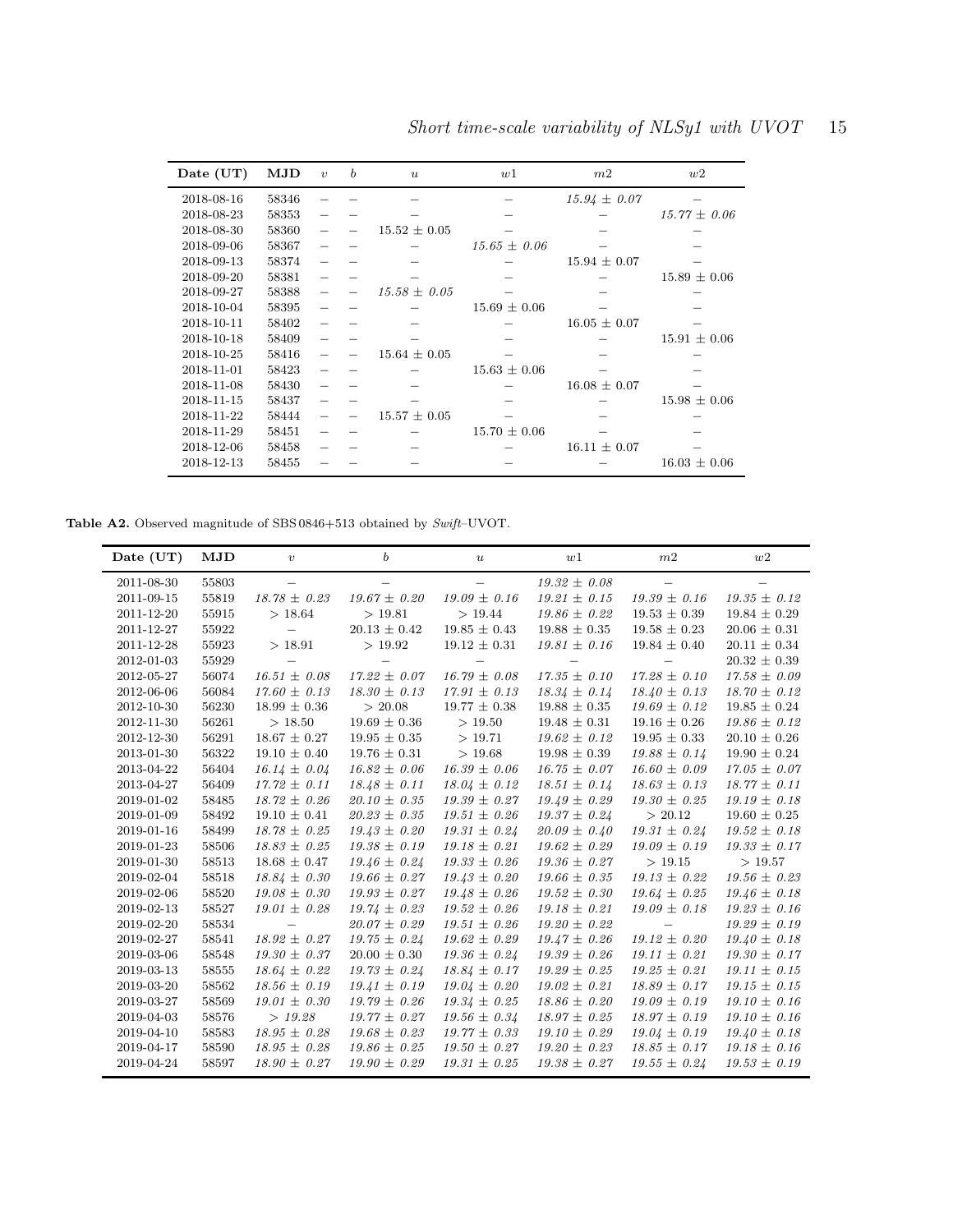Table A3. Observed magnitude of PMN J0948+0022 obtained by Swift–UVOT.

| Date (UT)                | $_{\rm MJD}$   | $\upsilon$                                    | $\boldsymbol{b}$              | $\boldsymbol{u}$                     | w1                       | m2                       | w2                                                   |
|--------------------------|----------------|-----------------------------------------------|-------------------------------|--------------------------------------|--------------------------|--------------------------|------------------------------------------------------|
| 2008-12-05               | 54805          | $18.08 \pm 0.13$                              | $18.51 \pm 0.10$              | $17.72 \pm 0.08$                     | $17.48 \pm 0.06$         | $17.64 \pm 0.09$         | $17.62 \pm 0.11$                                     |
| 2009-03-26               | 54916          | $17.56 \pm 0.07$                              | $17.90 \pm 0.07$              | $17.05 \pm 0.06$                     | $17.06 \pm 0.07$         | $17.05 \pm 0.08$         | $17.05 \pm 0.06$                                     |
| 2009-04-15               | 54936          | $17.82 \pm 0.11$                              | $18.22 \pm 0.08$              | $17.19 \pm 0.07$                     | $17.07 \pm 0.07$         | $17.02 \pm 0.08$         | $17.13 \pm 0.10$                                     |
| 2009-05-05               | 54956          | $17.23 \pm 0.07$                              | $17.74 \pm 0.07$              | $16.80 \pm 0.06$                     | $16.86 \pm 0.07$         | $16.94 \pm 0.07$         | $16.95 \pm 0.06$                                     |
| 2009-05-10               | 54961          | $17.87 \pm 0.11$                              | $18.13 \pm 0.08$              | $17.23 \pm 0.07$                     | $17.10 \pm 0.07$         | $17.18 \pm 0.08$         | $17.19 \pm 0.16$                                     |
| 2009-05-15               | 54966          | $18.26 \pm 0.26$                              | $18.31 \pm 0.16$              | $17.62 \pm 0.14$                     | $17.34 \pm 0.10$         | $17.50 \pm 0.13$         | $17.64 \pm 0.10$                                     |
| 2009-05-25               | 54976          | $17.78 \pm 0.12$                              | $18.29 \pm 0.09$              | $17.37 \pm 0.07$                     | $17.21 \pm 0.07$         | $17.20 \pm 0.08$         | $17.29 \pm 0.06$                                     |
| 2009-06-04               | 54986          | $17.62 \pm 0.10$                              | $18.01 \pm 0.08$              | $17.08 \pm 0.07$                     | $17.05 \pm 0.07$         | $17.15 \pm 0.08$         | $17.17 \pm 0.06$                                     |
| 2009-06-14               | 54996          | $17.42 \pm 0.10$                              | $17.88 \pm 0.08$              | $17.08 \pm 0.07$                     | $17.01 \pm 0.07$         | $17.11 \pm 0.08$         | $17.17 \pm 0.07$                                     |
| 2009-06-23               | 55005          | $17.77 \pm 0.10$                              | $17.97 \pm 0.07$              | $17.26 \pm 0.06$                     | $17.14 \pm 0.07$         | $17.27 \pm 0.07$         | $17.22 \pm 0.06$                                     |
| 2009-06-24               | 55006          | $18.19 \pm 0.16$                              | $18.48 \pm 0.11$              | $17.69 \pm 0.09$                     | $17.35 \pm 0.08$         | $17.43 \pm 0.08$         | $17.46 \pm 0.07$                                     |
| 2009-07-03               | 55015          | $18.36 \pm 0.22$                              | $18.50 \pm 0.13$              | $17.57 \pm 0.09$                     | $17.34 \pm 0.08$         | $17.54 \pm 0.09$         | $17.40 \pm 0.07$                                     |
| 2010-07-03               | 55380          | $17.58 \pm 019$                               | $18.20 \pm 0.15$              | $17.21 \pm 0.10$                     | $17.08 \pm 0.10$         | $17.30 \pm 0.12$         | $17.20 \pm 0.08$                                     |
| 2011-04-29               | 55680          | $\overline{\phantom{m}}$                      | $\overline{\phantom{0}}$      | $17.27 \pm 0.05$                     | $\overline{\phantom{0}}$ | $\qquad \qquad -$        | $\overline{\phantom{m}}$                             |
| 2011-05-15               | 55696          | $18.15 \pm 0.13$                              | $18.44 \pm 0.10$              | $17.66 \pm 0.08$                     | $17.42 \pm 0.08$         | $17.40 \pm 0.08$         | $17.43 \pm 0.07$                                     |
| 2011-05-28               | 55709          | $17.95 \pm 0.14$                              | $18.30 \pm 0.10$              | $17.46 \pm 0.08$                     | $17.28 \pm 0.08$         | $17.31 \pm 0.09$         | $17.31 \pm 0.07$                                     |
| 2011-06-04               | 55716          | $\qquad \qquad -$                             |                               | $17.08 \pm 0.05$                     |                          |                          | $\overline{\phantom{0}}$                             |
| 2011-06-14<br>2011-07-02 | 55726<br>55744 | $17.83 \pm 0.11$                              | $18.21 \pm 0.09$              | $17.31 \pm 0.07$                     | $17.30 \pm 0.08$         | $17.33 \pm 0.05$         | $17.25 \pm 0.06$                                     |
| 2011-10-09               | 55843          | $\overline{\phantom{0}}$<br>$\qquad \qquad -$ | —<br>$\overline{\phantom{0}}$ | $17.64 \pm 0.06$<br>$16.74 \pm 0.07$ |                          | $\overline{\phantom{0}}$ | $\overline{\phantom{0}}$<br>$\overline{\phantom{0}}$ |
| 2011-10-12               | 55846          | $\overline{\phantom{0}}$                      | $\qquad \qquad -$             | $17.18 \pm 0.05$                     |                          | $\overline{\phantom{0}}$ |                                                      |
| 2011-11-05               | 55870          |                                               |                               | $17.19 \pm 0.05$                     | $\qquad \qquad -$        | $\equiv$                 | $\qquad \qquad$                                      |
| 2011-12-08               | 55903          | $\overline{\phantom{0}}$                      | $\overline{\phantom{0}}$      | $17.63 \pm 0.06$                     | $\overline{\phantom{0}}$ |                          | $\overline{\phantom{0}}$                             |
| 2012-01-02               | 55928          | $\overline{\phantom{0}}$                      |                               | $17.56 \pm 0.05$                     | $\overline{\phantom{0}}$ |                          |                                                      |
| 2012-01-05               | 55931          | $\overline{\phantom{m}}$                      | $\qquad \qquad -$             | $17.63 \pm 0.07$                     | $\qquad \qquad -$        | $\equiv$                 | $\equiv$                                             |
| 2012-01-31               | 55957          | $\overline{\phantom{0}}$                      | $\qquad \qquad -$             | $17.55 \pm 0.06$                     |                          |                          |                                                      |
| 2012-02-27               | 55984          | $\qquad \qquad -$                             | $\overline{\phantom{0}}$      | $17.58 \pm 0.05$                     | $\overline{\phantom{0}}$ | $\overline{\phantom{0}}$ | $\qquad \qquad -$                                    |
| 2012-03-26               | 56012          |                                               | $\qquad \qquad -$             | $17.62 \pm 0.05$                     |                          |                          |                                                      |
| 2012-03-30               | 56016          | $\overline{\phantom{m}}$                      | $\overline{\phantom{m}}$      | $17.09 \pm 0.05$                     | $\qquad \qquad -$        | $\overline{\phantom{0}}$ | $\equiv$                                             |
| 2012-04-23               | 56040          | $\overline{\phantom{0}}$                      | $\qquad \qquad -$             | $17.36 \pm 0.06$                     | $\overline{\phantom{0}}$ | $\overline{\phantom{0}}$ | $\overline{\phantom{0}}$                             |
| 2012-04-28               | 56045          | $\overline{\phantom{0}}$                      | $\equiv$                      | $17.82 \pm 0.05$                     | $\equiv$                 | $\equiv$                 | $\overline{\phantom{0}}$                             |
| 2012-05-21               | 56068          |                                               |                               | $17.22 \pm 0.06$                     | —                        | $\overline{\phantom{0}}$ | $\overline{\phantom{0}}$                             |
| 2012-06-18               | 56096          | $\overline{\phantom{0}}$                      | $\equiv$                      | $17.37 \pm 0.05$                     |                          |                          |                                                      |
| 2012-06-30               | 56108          |                                               | —                             | $17.56\,\pm\,0.07$                   |                          |                          |                                                      |
| 2012-11-05               | 56236          |                                               | $\overline{\phantom{0}}$      | $17.46 \pm 0.05$                     |                          |                          |                                                      |
| 2012-12-03               | 56264          |                                               |                               | $17.42 \pm 0.05$                     |                          |                          |                                                      |
| 2012-12-25               | 56286          | $18.04 \pm 0.17$                              | $18.26 \pm 0.11$              | $17.30 \pm 0.09$                     | $17.24 \pm 0.07$         | $17.26 \pm 0.11$         | $17.39 \pm 0.08$                                     |
| 2012-12-30               | 56291          | $16.01 \pm 0.10$                              | $16.59 \pm 0.09$              | $15.88 \pm 0.08$                     | $16.18 \pm 0.08$         | $15.84 \pm 0.11$         | $16.02 \pm 0.09$                                     |
| 2013-01-03               | 56295          | $17.52 \pm 0.10$                              | $17.93 \pm 0.08$              | $17.17 \pm 0.07$                     | $17.03 \pm 0.08$         | $17.11 \pm 0.08$         | $17.06 \pm 0.07$                                     |
| 2013-01-11               | 56303          | $17.70 \pm 0.12$                              | $17.87 \pm 0.08$              | $17.02 \pm 0.07$                     | $16.91 \pm 0.08$         | $16.96 \pm 0.08$         | $17.07 \pm 0.07$                                     |
| 2013-01-17               | 56309          | $17.47 \pm 0.09$                              | $17.79\pm\,0.07$              | $16.99 \pm 0.07$                     | $16.96\,\pm\,0.08$       | $16.96\,\pm\,0.08$       | $16.97\pm\,0.07$                                     |
| 2016-04-21               | 57499          |                                               | $\qquad \qquad -$             | $17.24 \pm 0.19$                     | $\qquad \qquad -$        |                          |                                                      |
| 2016-06-08               | 57547          | $17.86 \pm 0.17$                              | $18.42 \pm 0.13$              | $17.46 \pm 0.10$                     | $17.27 \pm 0.10$         | $17.36 \pm 0.14$         | $17.34 \pm 0.08$                                     |
| 2016-06-13               | 57552          | $17.59 \pm 0.15$                              | $18.47 \pm 0.15$              | $17.20 \pm 0.09$                     | $17.09 \pm 0.10$         | $17.28 \pm 0.11$         | $17.25 \pm 0.08$                                     |
| 2016-06-24               | 57563          | $18.61 \pm 0.37$                              | $18.50 \pm 0.18$              | $17.70 \pm 0.14$                     | $17.28 \pm 0.11$         | $17.56 \pm 0.13$         | $17.45 \pm 0.09$                                     |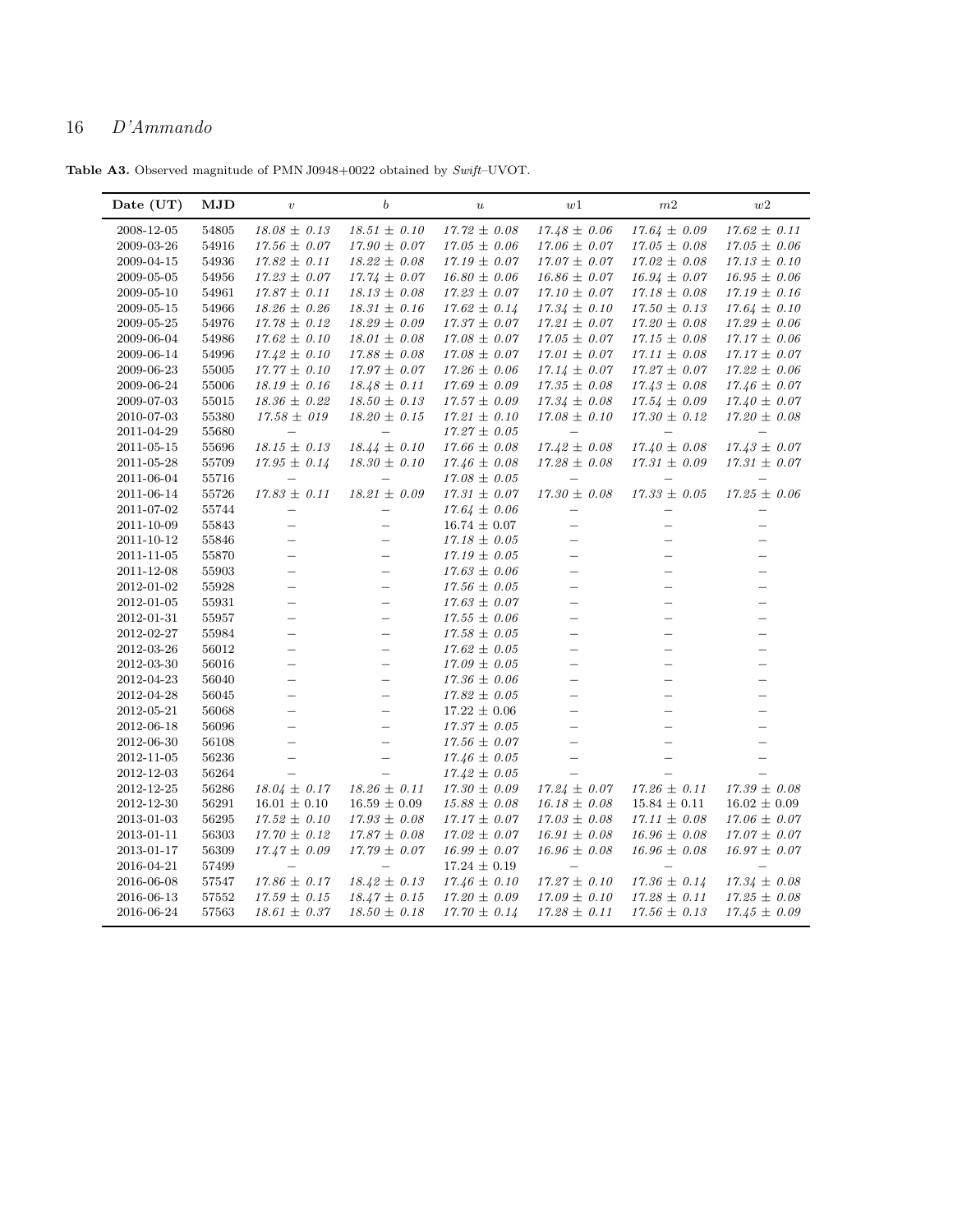| Date (UT)  | MJD   | $\boldsymbol{\eta}$      | b                | $\boldsymbol{u}$ | w1               | m <sub>2</sub>   | w2               |
|------------|-------|--------------------------|------------------|------------------|------------------|------------------|------------------|
| 2009-07-25 | 55037 | $18.98 \pm 0.22$         | $19.47 \pm 0.17$ | $18.60 \pm 0.13$ | $18.46 \pm 0.11$ | $18.37 \pm 0.11$ | $18.38 \pm 0.08$ |
| 2012-04-25 | 56042 | $18.62 \pm 0.35$         | $19.76 \pm 0.40$ | $19.11 \pm 0.33$ | $18.89 \pm 0.24$ | $18.81 \pm 0.09$ | $18.49 \pm 0.15$ |
| 2012-05-25 | 56072 | $18.67 \pm 0.35$         | $19.59 \pm 0.32$ | $18.59 \pm 0.06$ | $18.22 \pm 0.16$ | $18.45 \pm 0.19$ | $18.18 \pm 0.12$ |
| 2012-06-25 | 56103 | $18.74 \pm 0.39$         | $19.23 \pm 0.33$ | $18.72 \pm 0.31$ | $18.32 \pm 0.07$ | $18.16 \pm 0.18$ | $18.51 \pm 0.16$ |
| 2012-08-07 | 56146 | $19.46 \pm 0.37$         | $20.09 \pm 0.30$ | $18.95 \pm 0.18$ | $18.61 \pm 0.13$ | $18.51 \pm 0.12$ | $18.50 \pm 0.09$ |
| 2012-08-08 | 56147 | >18.81                   | $19.15 \pm 0.33$ | $18.82 \pm 0.36$ | $19.12 \pm 0.34$ | $18.40 \pm 0.20$ | $18.45 \pm 0.15$ |
| 2015-12-22 | 57378 | $18.26 \pm 0.22$         | $18.52 \pm 0.18$ | $17.84 \pm 0.11$ | $17.72 \pm 0.10$ | $17.79 \pm 0.10$ | $17.93 \pm 0.11$ |
| 2015-12-25 | 57381 | >18.37                   | $18.98 \pm 0.29$ | $18.49 \pm 0.25$ | $18.39 \pm 0.21$ | $18.01 \pm 0.16$ | $18.36 \pm 0.10$ |
| 2016-01-01 | 57388 | >18.12                   | >19.25           | > 20.20          | $18.14 \pm 0.19$ | $18.25 \pm 0.19$ | $18.35 \pm 0.16$ |
| 2016-01-08 | 57395 | >18.55                   | $19.07 \pm 0.26$ | $18.53 \pm 0.22$ | $18.09 \pm 0.09$ | $18.18 \pm 0.18$ | $18.18 \pm 0.13$ |
| 2016-01-14 | 57401 | >18.28                   | $18.89 \pm 0.25$ | $18.20 \pm 0.21$ | $18.01 \pm 0.08$ | $18.23 \pm 0.20$ | $18.08 \pm 0.08$ |
| 2016-01-22 | 57409 | >17.82                   | >18.89           | $18.52 \pm 0.36$ | $18.05 \pm 0.25$ | $17.90 \pm 0.22$ | $18.06 \pm 0.12$ |
| 2016-06-06 | 57545 | $\overline{\phantom{m}}$ |                  |                  |                  |                  | $18.33 \pm 0.12$ |
| 2016-06-14 | 57553 | >18.71                   | $19.38 \pm 0.30$ | $18.75 \pm 0.26$ | $18.56 \pm 0.23$ | $18.66 \pm 0.23$ | $18.49 \pm 0.10$ |
| 2016-06-24 | 57563 | $18.60 \pm 0.30$         | $19.52 \pm 0.34$ | $19.23 \pm 0.39$ | $18.58 \pm 0.11$ | $18.74 \pm 0.23$ | $18.54 \pm 0.15$ |
| 2017-02-12 | 57796 |                          |                  | $18.63 \pm 0.07$ |                  |                  |                  |

Table A4. Observed magnitude of PKS 1502+036 obtained by Swift–UVOT.

Table A5. Observed magnitude of FBQS J1644+2619 obtained by Swift–UVOT.

| Date (UT)  | $_{\rm MJD}$ | $\boldsymbol{v}$ | b                | $\boldsymbol{u}$ | w1               | m <sub>2</sub>   | w2               |
|------------|--------------|------------------|------------------|------------------|------------------|------------------|------------------|
| 2011-12-26 | 55921        | $17.64 + 0.22$   | $18.18 + 0.16$   | $16.80 \pm 0.10$ | $16.97 + 0.11$   | $16.88 \pm 0.12$ | $16.92 \pm 0.07$ |
| 2015-04-08 | 57120        |                  |                  | $17.32 \pm 0.07$ |                  |                  |                  |
| 2015-04-09 | 57121        | $17.44 \pm 0.16$ | $18.02 \pm 0.13$ | $17.31 \pm 0.12$ | $17.23 \pm 0.13$ | $17.35 \pm 0.13$ | $17.26 \pm 0.07$ |
| 2015-05-05 | 57147        | $17.88 + 0.28$   | $18.26 + 0.19$   | $17.24 + 0.15$   | $17.45 \pm 0.08$ | $17.52 \pm 0.18$ | $17.49 \pm 0.14$ |
| 2015-06-05 | 57178        |                  |                  |                  | $17.36 + 0.08$   | $17.52 + 0.12$   |                  |
| 2015-07-05 | 57208        |                  |                  | $17.17 \pm 0.05$ |                  |                  |                  |
| 2015-08-05 | 57239        | $17.55 + 0.15$   | $17.95 + 0.12$   | $16.90 \pm 0.09$ | $17.04 \pm 0.07$ | $17.07 \pm 0.11$ | $16.98 \pm 0.09$ |
| 2015-09-05 | 57270        | $17.77 \pm 0.18$ | $18.06 + 0.16$   | $17.20 + 0.13$   | $17.08 \pm 0.12$ | $17.13 \pm 0.09$ | $17.21 \pm 0.10$ |
| 2017-02-27 | 57811        | $17.52 + 0.11$   | $17.91 + 0.08$   | $16.93 + 0.07$   | $16.92 + 0.08$   | $17.05 + 0.09$   | $17.03 + 0.07$   |
| 2017-03-07 | 57819        | $17.36 + 0.10$   | $18.00 + 0.08$   | $17.04 \pm 0.07$ | $17.10 + 0.09$   | $17.29 + 0.09$   | $17.13 \pm 0.08$ |
| 2018-01-18 | 58136        |                  |                  | $17.30 \pm 0.05$ |                  |                  |                  |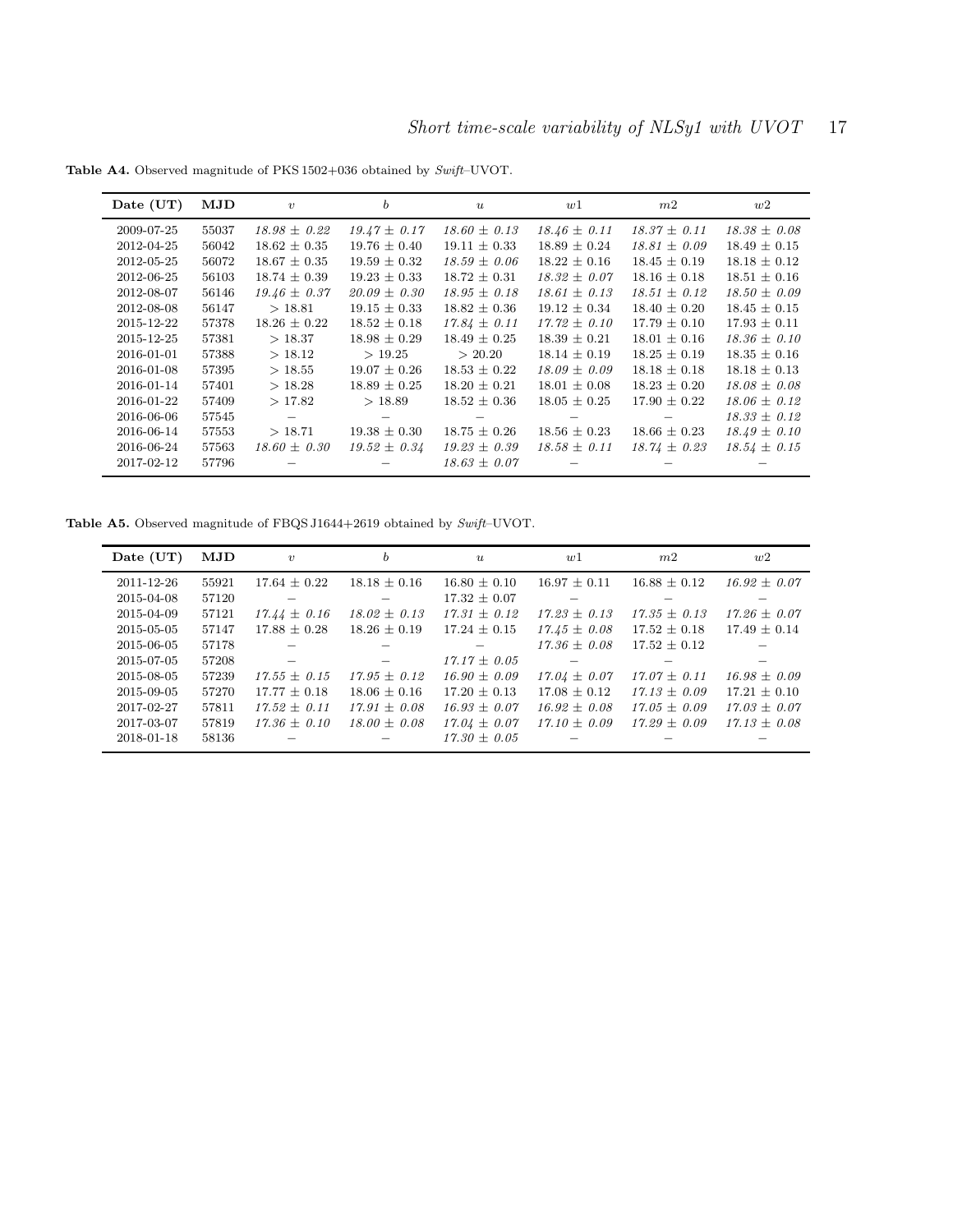<span id="page-17-2"></span>

| Date (UT)  | MJD   | $\boldsymbol{v}$         | b                        | $\boldsymbol{u}$ | w1               | m <sub>2</sub>           | w2               |
|------------|-------|--------------------------|--------------------------|------------------|------------------|--------------------------|------------------|
| 2011-05-15 | 55696 | $18.71 \pm 0.11$         | $19.93 \pm 0.19$         | $19.08 \pm 0.13$ | $19.86 \pm 0.21$ | $20.26 \pm 0.28$         | $20.49 \pm 0.26$ |
| 2011-07-14 | 55756 | $19.35 \pm 0.21$         | $19.83 \pm 0.16$         | $19.27 \pm 0.13$ | $19.92 \pm 0.24$ | $20.17 \pm 0.30$         | $20.26 \pm 0.26$ |
| 2011-07-19 | 55761 | $18.67 \pm 0.31$         |                          | >18.96           | > 19.40          | >19.29                   | >19.63           |
| 2011-07-23 | 55765 | $19.63 \pm 0.45$         | $20.58 \pm 0.47$         | $19.27 \pm 0.22$ | $19.60 \pm 0.32$ | > 20.18                  | $19.84 \pm 0.33$ |
| 2011-08-10 | 55783 | $\overline{\phantom{m}}$ |                          |                  | $19.57 \pm 0.24$ | $\overline{\phantom{m}}$ |                  |
| 2011-08-13 | 55786 | $18.69 \pm 0.33$         | $19.56 \pm 0.31$         | $19.32 \pm 0.34$ | $19.68 \pm 0.37$ | $20.05 \pm 0.26$         | $20.31 \pm 0.35$ |
| 2011-09-05 | 55809 | $18.64 \pm 0.47$         | $19.58 \pm 0.51$         | $18.85 \pm 0.40$ | $19.20 \pm 0.42$ | >19.55                   | $20.17 \pm 0.30$ |
| 2011-09-17 | 55821 | $18.31 \pm 0.09$         | $19.00 \pm 0.08$         | $18.62 \pm 0.08$ | $19.27 \pm 0.14$ | $20.01 \pm 0.24$         | $19.93 \pm 0.20$ |
| 2011-11-15 | 55880 | $18.95 \pm 0.19$         | $19.66 \pm 0.15$         | $19.51 \pm 0.19$ | $19.94 \pm 0.26$ | $20.34 \pm 0.33$         | $20.66 \pm 0.37$ |
| 2012-03-14 | 56000 | $18.92 \pm 0.17$         | $19.55 \pm 0.15$         | $19.40 \pm 0.18$ | $20.06 \pm 0.27$ | $20.22 \pm 0.28$         | $20.10 \pm 0.22$ |
| 2012-07-03 | 56111 |                          |                          |                  | $19.57 \pm 0.10$ | $\overline{\phantom{m}}$ |                  |
| 2012-07-22 | 56130 |                          |                          |                  |                  | $19.98 \pm 0.17$         |                  |
| 2012-09-12 | 56182 | $18.55 \pm 0.26$         | $19.75 \pm 0.32$         | $18.90 \pm 0.22$ | $19.61 \pm 0.34$ | $19.83 \pm 0.13$         | $19.99 \pm 0.26$ |
| 2012-09-22 | 56192 | $19.31 \pm 0.51$         | $19.53 \pm 0.27$         | $18.83 \pm 0.22$ | $19.43 \pm 0.35$ | $19.82 \pm 0.33$         | $20.13 \pm 0.29$ |
| 2012-09-30 | 56200 | $\qquad \qquad$          |                          | $19.06 \pm 0.07$ |                  |                          |                  |
| 2013-07-07 | 56480 |                          |                          | $18.84 \pm 0.05$ |                  |                          | $19.90 \pm 0.23$ |
| 2013-07-14 | 56487 |                          |                          | $18.65 \pm 0.07$ | $19.47 \pm 0.08$ |                          |                  |
| 2013-09-27 | 56562 |                          | $\overline{\phantom{0}}$ |                  | $19.02 \pm 0.08$ | $19.21 \pm 0.14$         |                  |
| 2013-10-13 | 56578 | $\overline{\phantom{0}}$ | $\equiv$                 |                  |                  | $19.67 \pm 0.12$         |                  |
| 2013-10-20 | 56585 |                          | $\qquad \qquad -$        |                  |                  | $19.67 \pm 0.11$         |                  |
| 2013-10-27 | 56592 |                          |                          | $18.73 \pm 0.10$ |                  |                          | $19.80 \pm 0.19$ |
| 2013-10-29 | 56594 | $\overline{\phantom{0}}$ | $\overline{\phantom{0}}$ |                  |                  | $19.75 \pm 0.19$         |                  |
| 2013-11-03 | 56599 |                          |                          |                  | $19.30 \pm 0.11$ |                          |                  |
| 2013-11-19 | 56615 |                          |                          |                  | $19.05 \pm 0.10$ |                          |                  |
| 2013-11-20 | 56620 |                          | $\qquad \qquad -$        | $18.52 \pm 0.03$ |                  |                          |                  |
| 2014-03-14 | 56730 | $\overline{\phantom{0}}$ | $\overline{\phantom{0}}$ |                  | $19.62 \pm 0.11$ | $19.75 \pm 0.43$         |                  |
| 2014-03-16 | 56732 | $\overline{\phantom{0}}$ | $\overline{\phantom{0}}$ | $18.90 \pm 0.06$ |                  |                          |                  |
| 2016-04-27 | 57505 |                          |                          |                  |                  |                          | $19.66 \pm 0.13$ |
| 2016-05-01 | 57509 |                          |                          |                  |                  | $19.18 \pm 0.14$         | $19.82 \pm 0.14$ |
| 2016-05-10 | 57518 |                          |                          |                  |                  | $19.51 \pm 0.16$         |                  |
| 2016-10-24 | 57685 |                          |                          |                  |                  |                          | $19.65 \pm 0.16$ |

Table A6. Observed magnitude of PKS 2004–447 obtained by Swift–UVOT.

<span id="page-17-1"></span>Table A7. Average magnitude of the γ-ray-emitting NLSy1 in the UVOT filters based on summed images obtained by summing the single exposures collected at each epoch.

| Source name     | $\eta$ | h     | $\mathfrak{u}$ | $\overline{u}$ | m2    | w2    |
|-----------------|--------|-------|----------------|----------------|-------|-------|
| 1H 0323+342     | 15.65  | 16.19 | 15.34          | 15.56          | 15.89 | 15.78 |
| SBS 0846+513    | 18.58  | 19.48 | 19.07          | 19.24          | 19.09 | 19.33 |
| PMN J0948+0022  | 17.76  | 18.12 | 17.32          | 17.13          | 17.20 | 17.21 |
| PKS 1502+036    | 18.76  | 19.30 | 18.64          | 18.37          | 18.32 | 18.32 |
| FBQS J1644+2619 | 17.59  | 18.05 | 17.12          | 17.14          | 17.23 | 17.15 |
| PKS 2004-447    | 18.88  | 19.70 | 18.97          | 19.54          | 19.84 | 20.05 |

<span id="page-17-0"></span>Table A8. Long-term variability amplitude of the  $\gamma$ -ray-emitting NLSy1 in the UVOT filters based on summed images obtained by summing the single exposures collected at each epoch.

| Source name     | $\boldsymbol{\eta}$ | h     | $\mathfrak{u}$ | $\overline{u}$ | m <sub>2</sub> | w2    |
|-----------------|---------------------|-------|----------------|----------------|----------------|-------|
| 1H 0323+342     | 1.45                | 1.64  | 1.89           | 1.96           | 2.12           | 2.16  |
| SBS 0846+513    | 18.36               | 23.12 | 24.21          | 21.68          | 21.88          | 20.32 |
| PMN J0948+0022  | 10.96               | 5.86  | 5.97           | 3.31           | 5.25           | 4.45  |
| PKS 1502+036    | 3.02                | 4.25  | 3.60           | 3.63           | 2.56           | 1.75  |
| FBQS J1644+2619 | 1.61                | 1.38  | 1.61           | 1.63           | 1.80           | 1.69  |
| PKS 2004-447    | 3.37                | 4.29  | 2.49           | 2.61           | 2.91           | 2.54  |